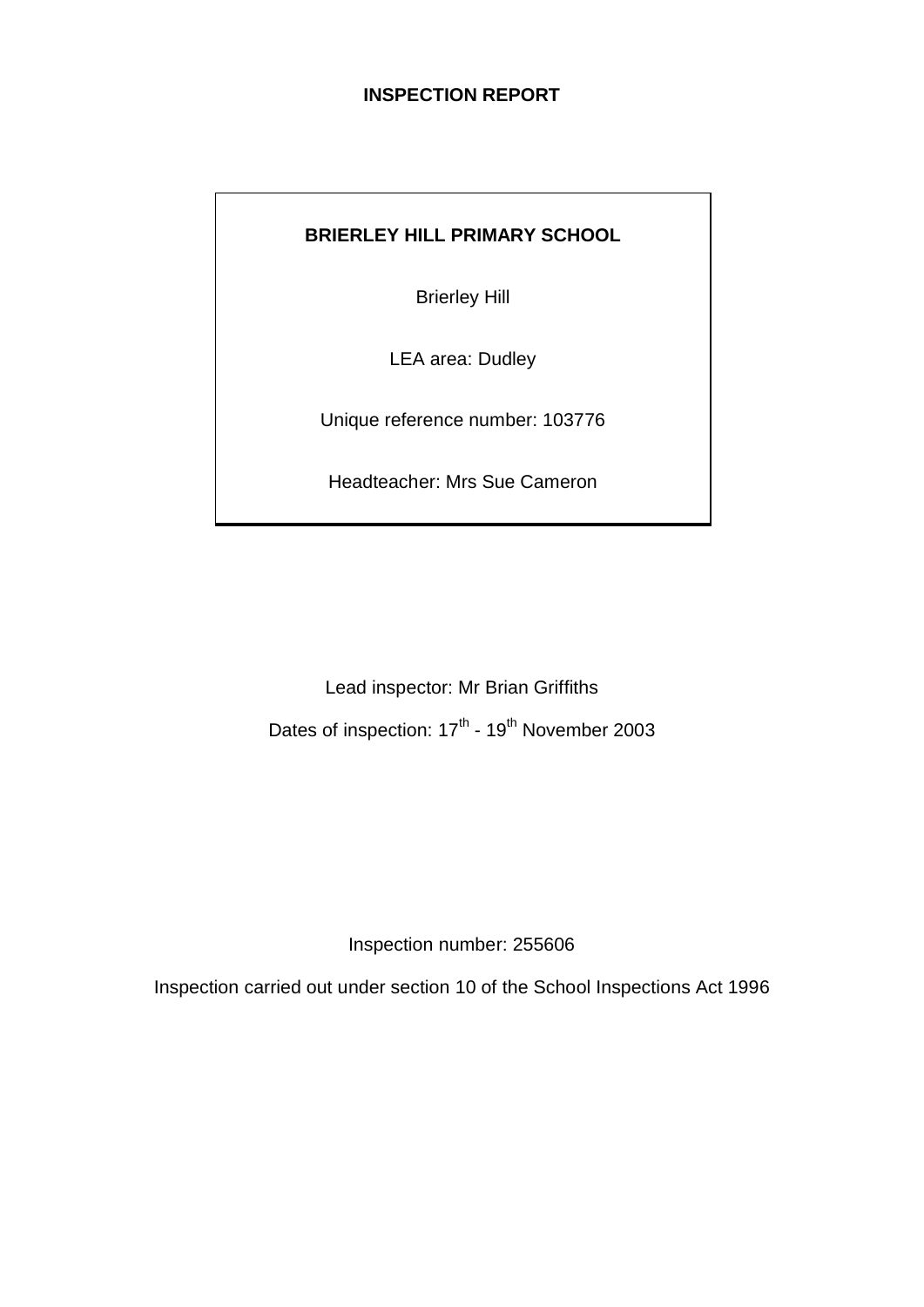#### © Crown copyright 2003

This report may be reproduced in whole or in part for non-commercial educational purposes, provided that all extracts quoted are reproduced verbatim without adaptation and on condition that the source and date thereof are stated.

Further copies of this report are obtainable from the school. Under the School Inspections Act 1996, the school must provide a copy of this report and/or its summary free of charge to certain categories of people. A charge not exceeding the full cost of reproduction may be made for any other copies supplied.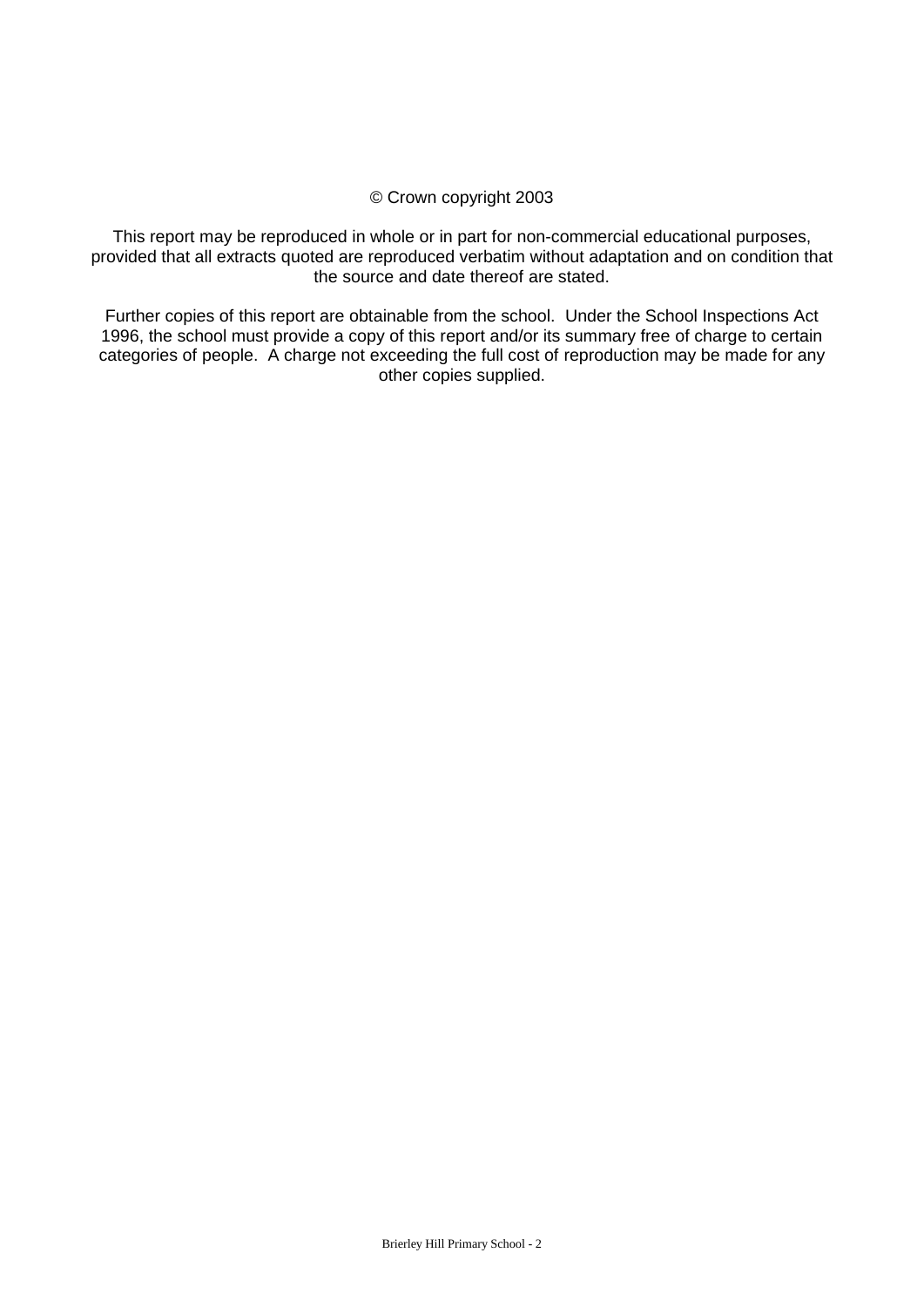## **INFORMATION ABOUT THE SCHOOL**

| Type of school:              | Primary                             |
|------------------------------|-------------------------------------|
| School category:             | Community                           |
| Age range of pupils:         | 3 to 11 years                       |
| Gender of pupils:            | Mixed                               |
| Number on roll:              | 185                                 |
| School address:              | Mill Street<br><b>Brierley Hill</b> |
| Postcode:                    | <b>West Midlands</b><br>DY5 2TD     |
| Telephone number:            | 01384 816980                        |
| Fax number:                  | 01384 816981                        |
| Appropriate authority:       | The governing body                  |
| Name of chair of governors:  | Reverend M. Mason                   |
| Date of previous inspection: | 8 June 1998                         |

## **CHARACTERISTICS OF THE SCHOOL**

This is an average sized primary school that mainly serves the Chapel Street Estate area of Brierley Hill in the West Midlands Black Country. Numbers attending the school have fallen in recent years from a high point of 364 to the current 185 and there is a considerable amount of movement of pupils in and out of the school; in recent years over 40 per cent of pupils in successive Years 6 transferred into Brierley Hill from other primary schools and an even greater number who started at Brierley Hill left before reaching Year 6. Children's attainment on entry to the school is well below average. Many of the children live in high rise buildings and the locality is one of high unemployment and considerable socio-economic stress. The proportion of pupils eligible for free school meals is, at 36 per cent, above average. Eighty-four per cent of pupils are of white British origin and the others are of twelve different ethnic origins; of these, currently, fifteen are children of asylum seekers or refugees although numbers vary as children often move on a few months after arrival. There is an above average proportion of pupils on the school's register of special educational needs (30 percent) and three of these have statements of special needs. These needs include moderate learning difficulties, social, emotional and behavioural difficulties, physical difficulties, Downs Syndrome and autism. The headteacher has been in post for less than two terms. The school participates in local and national initiatives, including Leadership Development Strategies in Primary School, Sure Start, Children's Fund, the Gung Ho! Networked Learning Community and is a lead school for the 'You Can Do It!' Project. It has won awards for Healthy Eating, Investors in People, Investors in Parents and has a School's Achievement Award.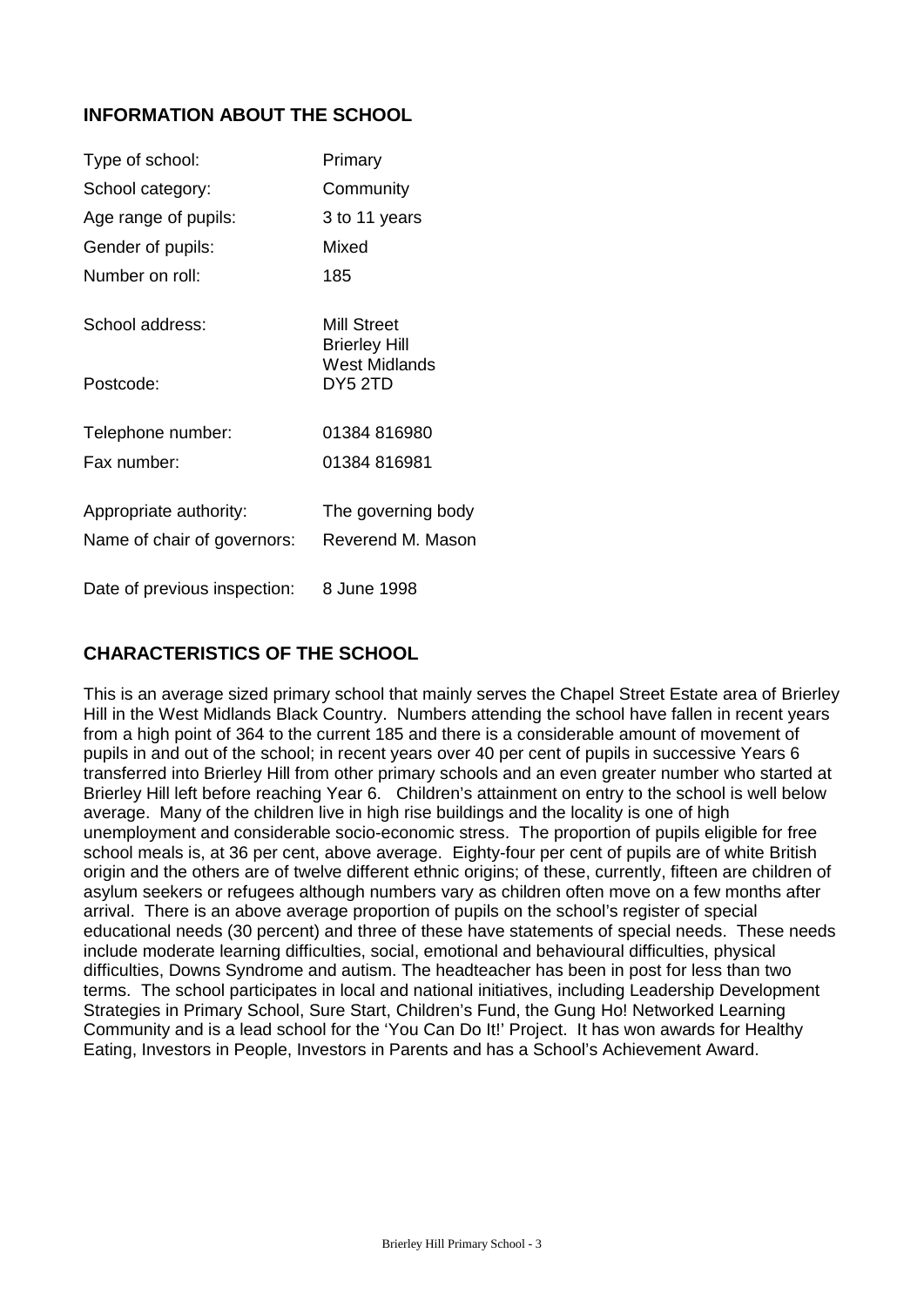## **INFORMATION ABOUT THE INSPECTION TEAM**

|       | Members of the inspection team | <b>Subject responsibilities</b> |                                                                                                                                                        |
|-------|--------------------------------|---------------------------------|--------------------------------------------------------------------------------------------------------------------------------------------------------|
| 2607  | <b>Brian Griffiths</b>         | Lead inspector                  | Mathematics; art and design;<br>PSHE/citizenship; music; religious<br>education.                                                                       |
| 9224  | Michael Vineall                | Lay inspector                   |                                                                                                                                                        |
| 30823 | <b>Brenda Clarke</b>           | Team inspector                  | Science; geography; history; English<br>as an additional language                                                                                      |
| 25623 | Ted Cox                        | Team inspector                  | English; information and<br>communication technology; design and<br>technology; physical education;<br>Foundation Stage; special educational<br>needs. |

The inspection contractor was:

Penta International Upperton House The Avenue **Eastbourne** East Sussex BN21 3YB

Any concerns or complaints about the inspection or the report should be made initially to the inspection contractor. The procedures are set out in the leaflet *'Complaining about Ofsted Inspections'*, which is available from Ofsted Publications Centre (telephone 07002 637833) or Ofsted's website (www.ofsted.gov.uk).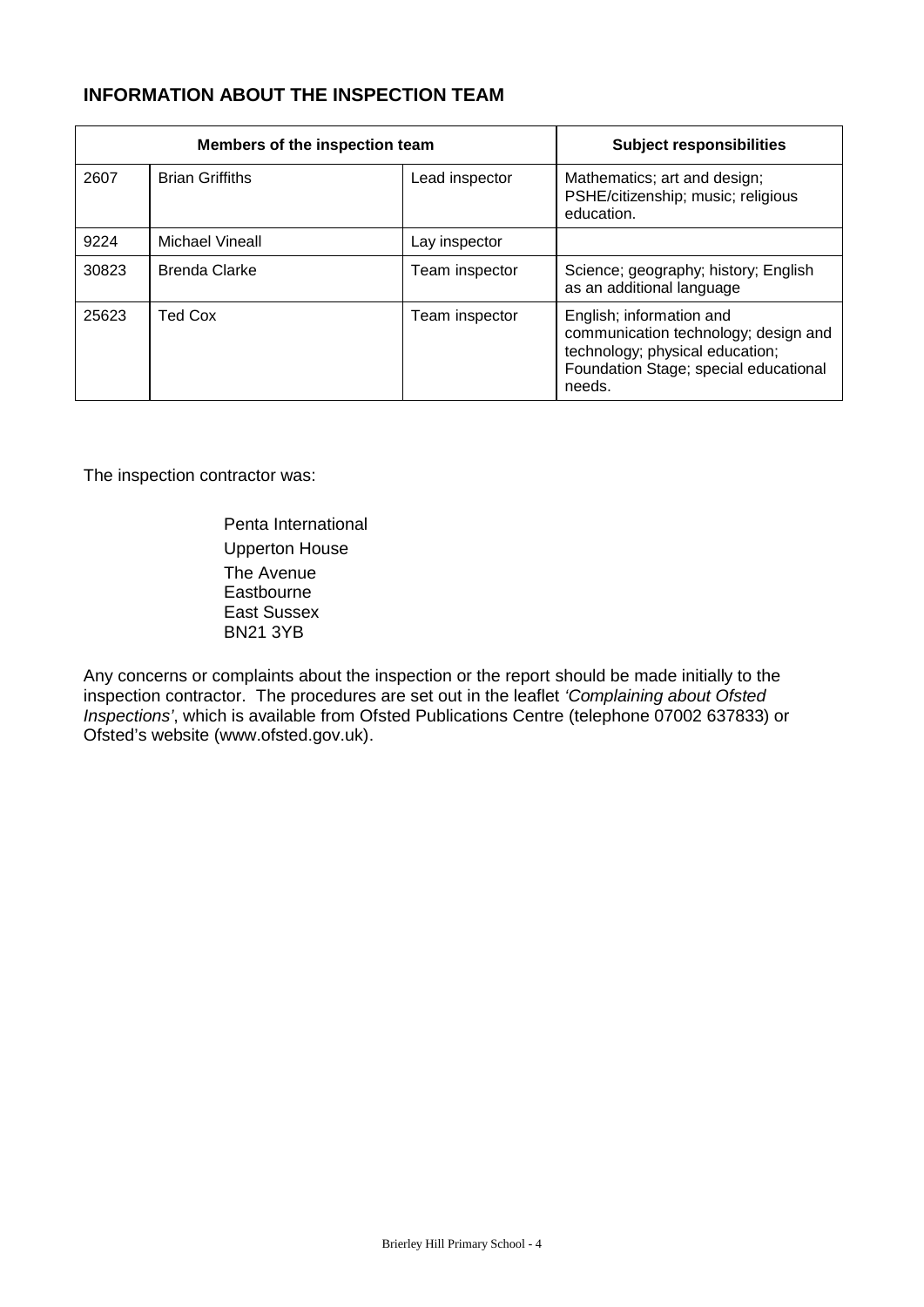## **REPORT CONTENTS**

|                                                                                                                                    | Page |
|------------------------------------------------------------------------------------------------------------------------------------|------|
| <b>PART A: SUMMARY OF THE REPORT</b>                                                                                               | 6    |
| <b>PART B: COMMENTARY ON THE MAIN INSPECTION FINDINGS</b>                                                                          |      |
| <b>STANDARDS ACHIEVED BY PUPILS</b>                                                                                                | 8    |
| Standards achieved in areas of learning, subjects and courses                                                                      |      |
| Pupils' attitudes, values and other personal qualities                                                                             |      |
| <b>QUALITY OF EDUCATION PROVIDED BY THE SCHOOL</b>                                                                                 | 11   |
| Teaching and learning<br>The curriculum<br>Care, guidance and support<br>Partnership with parents, other schools and the community |      |
| <b>LEADERSHIP AND MANAGEMENT</b>                                                                                                   | 15   |
| PART C: THE QUALITY OF EDUCATION IN AREAS OF LEARNING AND<br><b>SUBJECTS</b>                                                       | 16   |
| AREAS OF LEARNING IN THE FOUNDATION STAGE                                                                                          |      |
| <b>SUBJECTS IN KEY STAGES ONE AND TWO</b>                                                                                          |      |
| <b>PART D: SUMMARY OF THE MAIN INSPECTION JUDGEMENTS</b>                                                                           | 27   |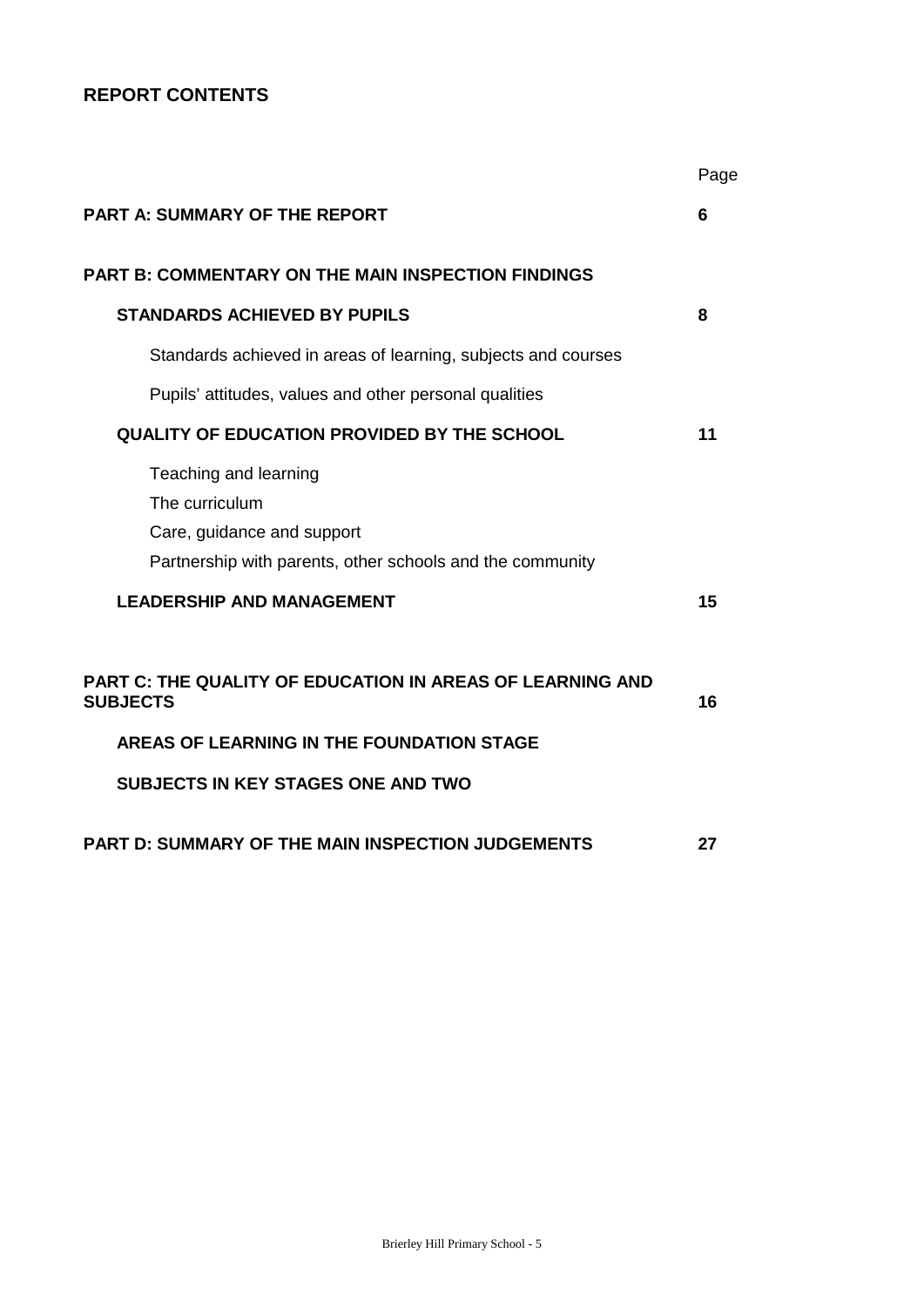# **PART A: SUMMARY OF THE REPORT**

**This is an effective school** which has a positive ethos and in which relationships at all levels are good. It is led very well. Teaching is good, so that pupils are enabled to achieve well in their academic work and to develop well as confident young people. The great majority of pupils and parents have a high regard for the school and **it gives good value for money**.

The school's main strengths and weaknesses are:

- although standards are below average, pupils, including the large proportion who arrive at the school after the usual starting age, achieve well from a low base on entry;
- potentially high attaining pupils are not always stretched sufficiently;
- there is a positive working atmosphere and good teaching, that owe much to very good leadership and effective teamwork at all levels;
- parents value its work, although a significant proportion gives little practical support;
- the short teaching day in Years 3 to 6 holds back standards in some subjects;
- the school's otherwise good work in improving pupils' ability to concentrate and behave well lacks a systematic programme of rewards and sanctions;
- although there is a thorough programme for making further improvements, parents, governors and pupils have not been invited to make full contributions and the benefits for pupils have not been made clear.

Improvements have been made at a good pace in all areas identified by the last inspection. Teachers' lesson planning is better and contributes considerably to pupils' learning; the buildings and grounds are safe and welcoming, and the provision for the teaching of information and communication technology is better. High quality information is sent regularly to parents. Pupils continue to achieve well and test results are better than they were.

| <b>Results in National</b><br>Curriculum tests at the end<br>of Year 6, compared with: |      | similar schools |      |      |
|----------------------------------------------------------------------------------------|------|-----------------|------|------|
|                                                                                        | 2001 | 2002            | 2003 | 2003 |
| English                                                                                |      |                 |      | B    |
| mathematics                                                                            | ⊏∗   |                 |      |      |
| Science                                                                                |      |                 |      |      |

## **STANDARDS ACHIEVED**

*Key: A - well above average; B – above average; C – average; D – below average; E – well below average Similar schools are those whose pupils attained similarly at the end of Year 2.*

**Pupils achieve well.** They start school with attainment that is well below average and by Year 6 it has risen to below average.However, pupils' attainment is not high enough, especially in English, mathematics and science. Year 6 test scores do not tell the full story, as many who take the test have joined the school after, or long after, the rest of the year group and many others who started at the age of four have left. The overall findings of the inspection are that standards reached by Year 6 pupils are below average in English, mathematics and science and well below average in religious education and art; in information and communication technology (ICT) they reach nationally expected levels; singing is good and tuneful but evidence of other music was limited. No judgements are made in other subjects as too little evidence was seen. In general, standards are better than at the end of Year 2, so that progress is good. At the end of Year 2 standards are well below average in English, mathematics, science, religious education, music and art. No judgements are made in other subjects as too little evidence was seen. Children in the nursery and reception classes are benefiting from improved provision. The emphasis on their personal, social and emotional development ensures that they make good progress from well below average to below in this area of learning and this is matched in their knowledge and understanding of the world, physical development and creative development; achievement is satisfactory in communication, language and literacy and standards are well below average. Pupils with special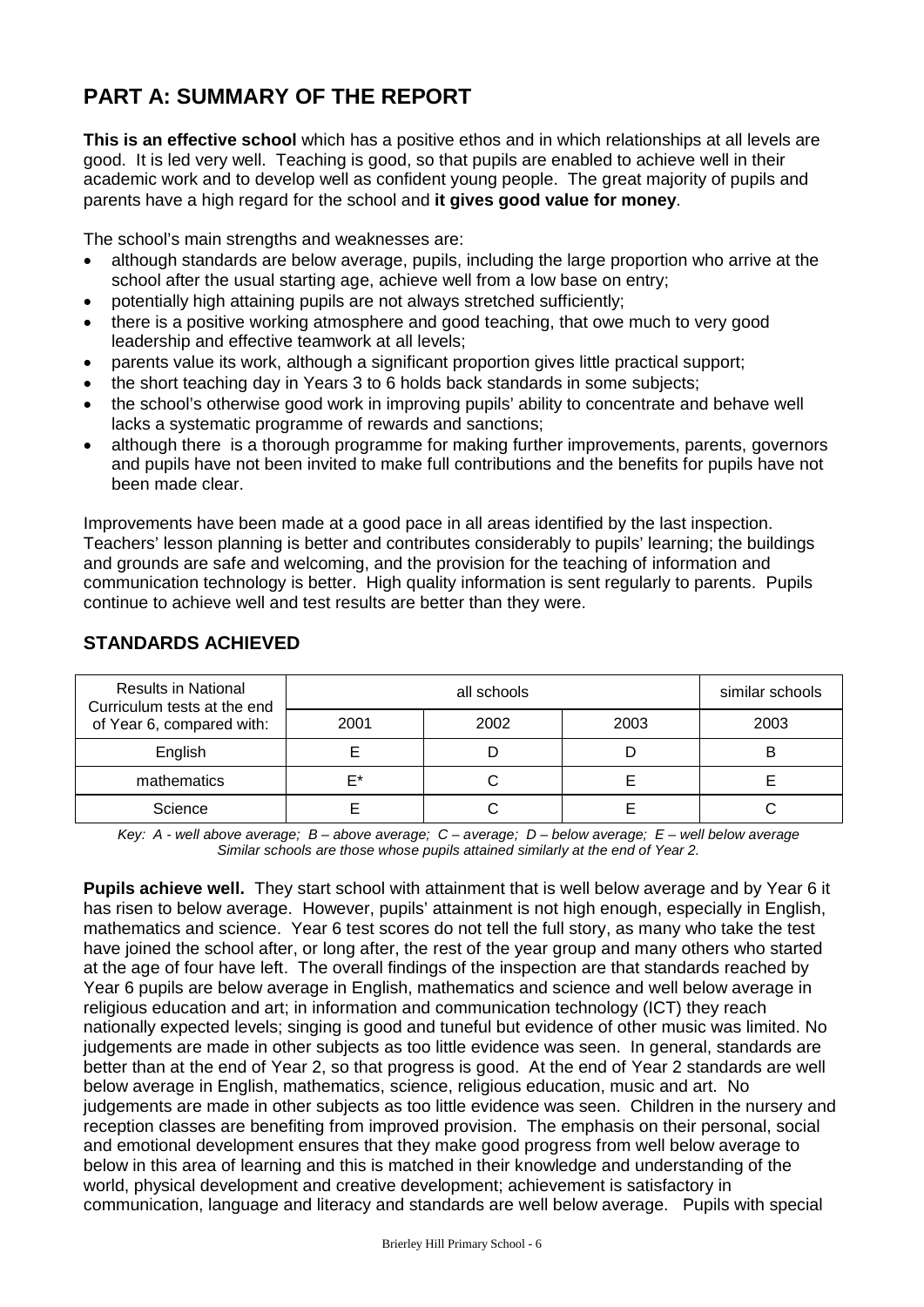educational needs make good progress, as do those for whom English is an additional language. Children of refugee and asylum seeking families make good progress because well-considered learning programmes draw on the careful assessments made of their needs. Throughout the school a small proportion of pupils reach above average standards but more could do so. **Pupils' personal development, including their spiritual, moral, social and cultural development is good.** The great majority of pupils behave well, attend regularly and promptly, and work hard and with obvious enjoyment. They accept increasing responsibilities as they become older so that by Year 6 they play a significantly positive part in the life of the school; a number of pupils have overcome earlier unsatisfactory attitudes and behaviour. This is not true of a small minority. These pupils do not concentrate appropriately and their behaviour is frequently unsatisfactory. Adults usually handle this well, drawing on a well-understood programme designed to enhance pupils' self-esteem and thus their attitudes. However, in a significant minority of lessons poor behaviour is allowed to continue too long, as there is no systematic use of a programme of rewards for good behaviour and sanctions for poor.

## **QUALITY OF EDUCATION**

**The school provides good quality education. Teaching is good** and ensures that pupils make good progress. In the best lessons, teaching is characterised by good planning and use of resources and by an infectious enthusiasm. Whilst all the teaching observed was at least satisfactory, on a small number of occasions learning was slowed because of the uncorrected poor behaviour of a small number of pupils. The curriculum is enriched by a stimulating range of educational visits and by visiting experts. Teaching time in Years 3 to 6 is less than nationally recommended and this, together with the shortness of the last lesson in the morning, means that some subjects are not given enough time. Productive links with local industry and commerce bring extra and often exciting dimensions to learning.

## **LEADERSHIP AND MANAGEMENT**

**The school is very well led and well managed.** Governors meet all of their statutory duties well and are fully included in the very strong team spirit that is greatly encouraged by the example of the headteacher and deputy. Financial management has been good, and has coped well with the difficulties associated with falling numbers.

## **PARENTS' AND PUPILS' VIEWS OF THE SCHOOL**

Most parents strongly support the school and especially value the ways in which children are helped to settle in and then are expected to work hard. Leadership and management are viewed positively and almost all parents feel comfortable about approaching the school with worries or concerns. A small number of parents think that behaviour should be better and that there may be bullying. However, no evidence could be found to support this view, although behaviour is occasionally less than satisfactory and playtimes are sometimes boisterous.

## **IMPROVEMENTS NEEDED**

The most important things the school should do to improve are:

- Improve standards, especially in English, mathematics and science.
- Give more advanced work to potentially high attaining pupils so that they reach higher standards.
- Lengthen the teaching day for Years 3 to 6 and increase the time given to art, religious education and music.
- Make more systematic the rewards and sanctions that are used to support the school's otherwise good work in improving pupils' attitudes and behaviour.
- Involve more people in the identification of priorities for improvements to the school's provision and make it clear what the pupils will gain from the changes.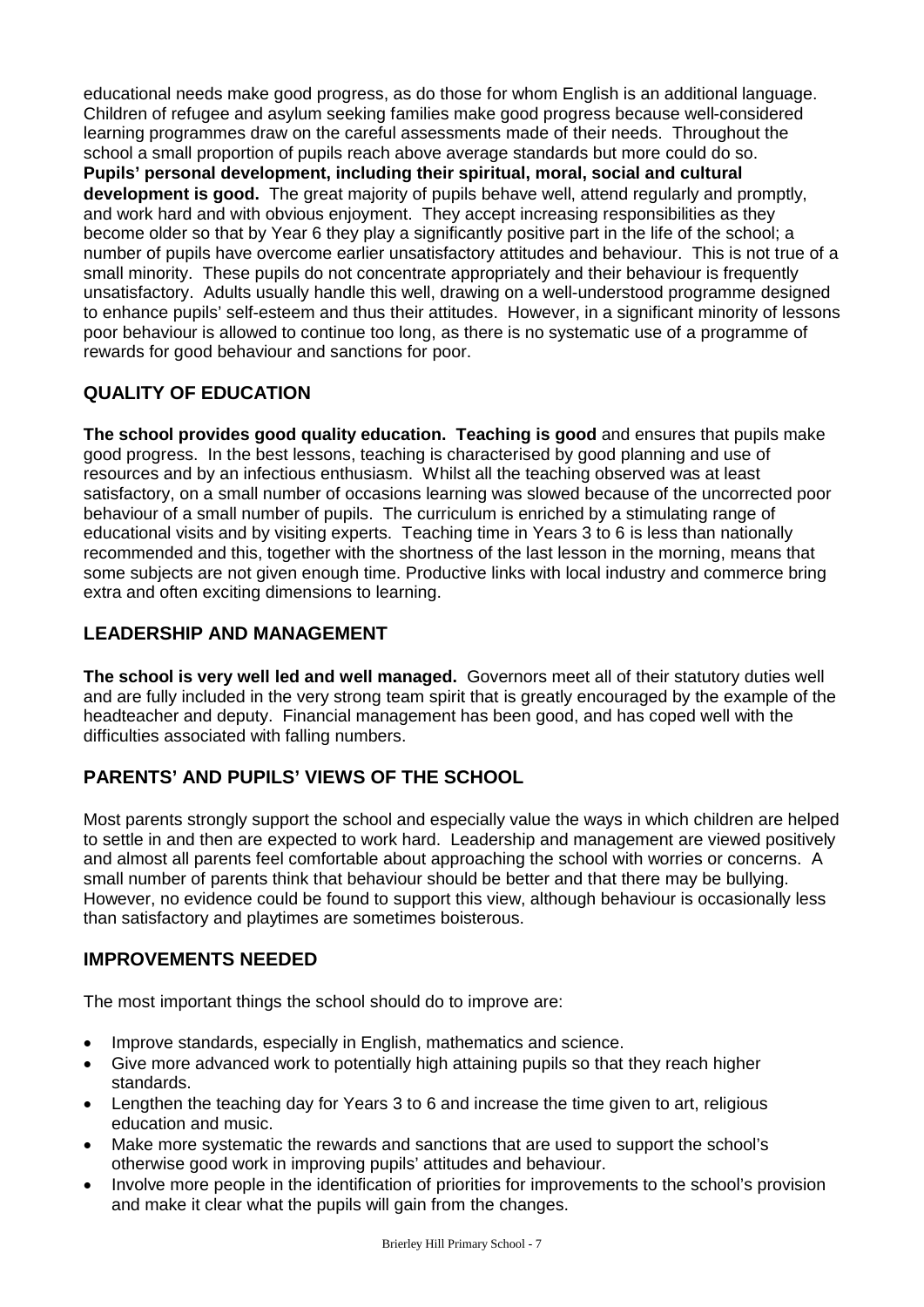# **PART B: COMMENTARY ON THE INSPECTION FINDINGS**

## **STANDARDS ACHIEVED BY PUPILS**

## **Standards achieved in areas of learning, subjects and courses**

Pupils achieve well but from a low base so that standards in Year 6 are below average in most subjects.

#### **Main strengths and weaknesses**

- Achievement in the nursery and reception is good overall.
- Achievement in all subjects where judgements are made is good, except in religious education where it is satisfactory and ICT where it is very good.
- Standards are below average in English, maths and science.
- Standards are well below average in religious education throughout the school and in art in Years 1 and 2.

#### **Commentary**

#### *Standards in national tests at the end of Year 2 – average point scores in2003*

| Standards in: | School results | <b>National results</b> |
|---------------|----------------|-------------------------|
| Reading       | 11.9(11.7)     | 15.7(15.8)              |
| Writing       | 10.1(10.5)     | 14.6 (14.4)             |
| Mathematics   | 14.0(15.0)     | 16.3(16.5)              |

*There were 20 pupils in the year group. Figures in brackets are for the previous year* 

#### *Standards in national tests at the end of Year 6 – average point scores in 2003*

| Standards in:      | School results | <b>National results</b> |
|--------------------|----------------|-------------------------|
| English            | 25.8 (26.5)    | 26.8 (27.0)             |
| <b>Mathematics</b> | 23.6 (26.5)    | 26.8 (26.7)             |
| Science            | 27.2 (29.6)    | 28.6 (28.3)             |

*There were 25 pupils in the year group. Figures in brackets are for the previous year*

1. The overall findings of the inspection are that standards in Year 2 are well below average in English, mathematics and science and in Year 6 they rise, but only to below average. However, test scores do not show the impact of teaching nor pupils' real achievement. This is because large numbers of pupils who arrive at the school stay for a while and then leave, whilst others arrive from other schools and their test results appear in tables such as the ones above. Over the past five years, 40 per cent of pupils who took the Year 6 tests did not begin their education at this school; an even greater number who began here left for other schools before taking the tests. In one recent year the proportions reaching nationally expected levels in Year 6 were reduced by 20 per cent in English and by only a little less in mathematics and science because of the impact of newer arrivals; the 2003 results were lowered by an influx of pupils in Years 5 and 6. Because many pupils who arrive part-way through their primary schooling have well below average attainment on entry, their test results, though below average, are often creditable and they make the same good progress as others.

2. Children's attainment when they enter nursery is well below average in all areas of learning. Their achievement is good overall, so that children reach below average standards in personal, social and emotional development, knowledge and understanding of the world, physical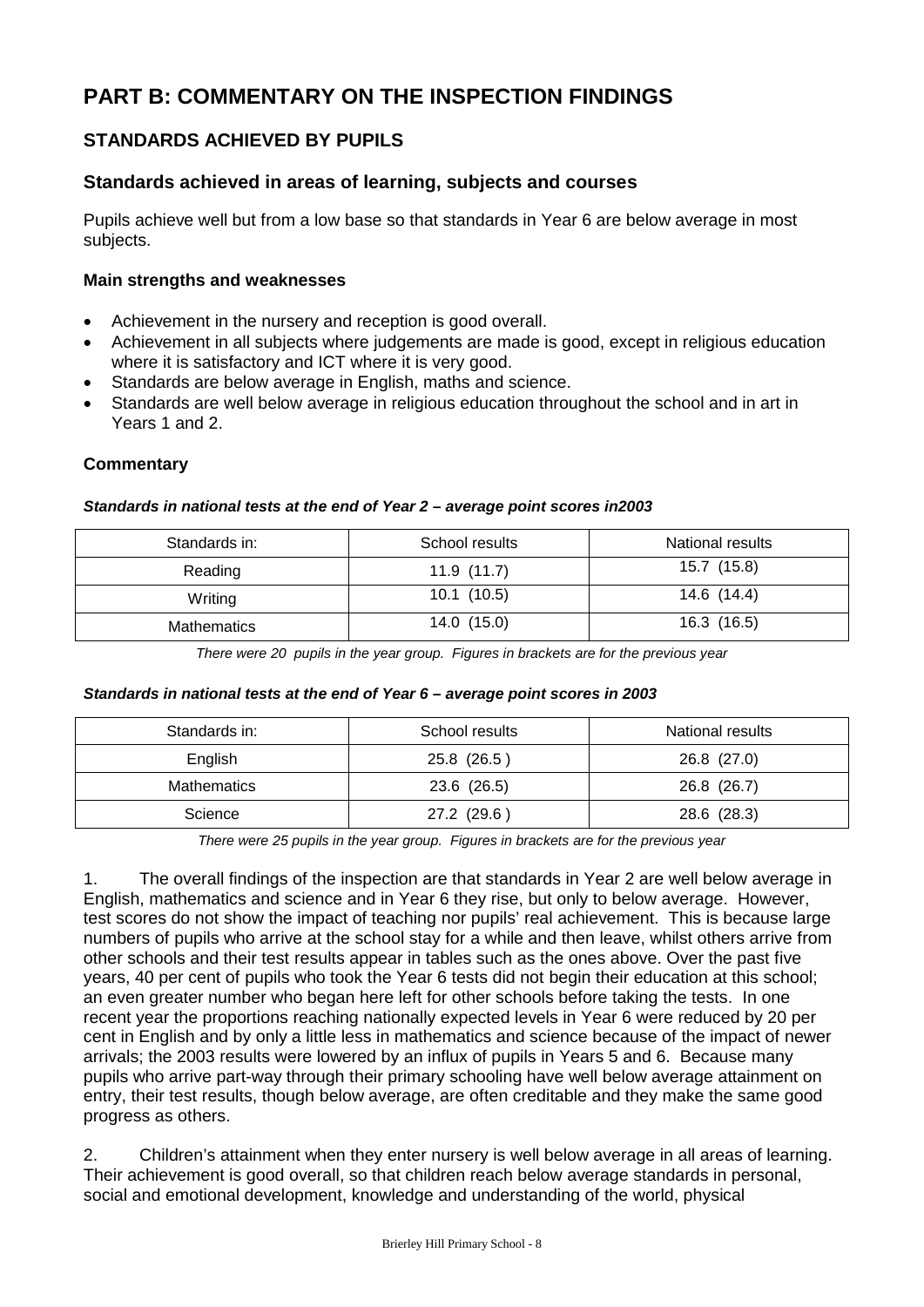development and creative development. Progress is steady in communication, language and literacy and standards are well below average; there was too little evidence seen to judge standards in mathematics.

3. In Years 1 and 2, pupils' achievement is satisfactory; standards are well below average in English, mathematics, science, music, religious education and art. Pupils achieve well in information and communication technology and reach nationally expected standards; this is mainly because high quality facilities and resources are used expertly by teachers and teaching assistants. No judgements are made on standards in design and technology, history, geography and physical education, as too little evidence was seen.

4. In Years 3 to 6, pupils achieve well overall. Standards rise in English, mathematics and science mainly because national strategies have been intelligently adapted. Teachers make it very clear, both to groups and individuals, what they are going to learn and this focuses everyone's mind well. Pupils sing, for example in assemblies, with immense enthusiasm, articulating words well and in tune. On occasions the work given to higher attaining pupils is not sufficiently demanding. The shortness of the teaching week has the most negative effect on music, religious education and art. In these subjects achievement is limited because lessons are too short or too spaced out over the term. Throughout the school, pupils with special educational needs and those for whom English is an additional language, achieve well.

## **Pupils' attitudes, values and other personal qualities**

5. Attitudes to school and behaviour in it are both satisfactory overall, but display a wide range of variation from exemplary to unacceptable. Pupils' attendance is satisfactory. The school works hard and imaginatively to try and ensure an harmonious community and pupils' spiritual, moral, social and cultural development are good.

#### **Main strengths and weaknesses**

- There are effective systems for monitoring attendance and strenuous efforts are made to improve levels.
- Efforts and schemes to improve behaviour and personal development are thoughtfully implemented and generally successful.
- Older pupils' respond well to being given responsibilities
- The occasional unsatisfactory behaviour of a minority of pupils in lessons has a negative effect upon others' learning.
- Children's understanding of living in a multicultural society is underdeveloped.

#### **Commentary**

#### *Attendance in the latest complete reporting year (%)*

| Authorised absence |     |  | Unauthorised absence |     |
|--------------------|-----|--|----------------------|-----|
| School data        |     |  | School data          | 0.4 |
| National data      | 5.4 |  | National data        | 0.5 |

*The table gives the percentage of half days (sessions) missed through absence for the latest complete reporting year.*

6. For some years attendance levels at this school have fluctuated around below or well below the national norms, around 93 per cent. Through well-focused effort, the school has reduced unauthorised absence to below national levels and is continuously attacking any absence through good monitoring and impressive teamwork between the deputy headteacher and a very active education welfare officer. Lateness is also tackled vigorously and has been reduced to a few core families and more acceptable levels.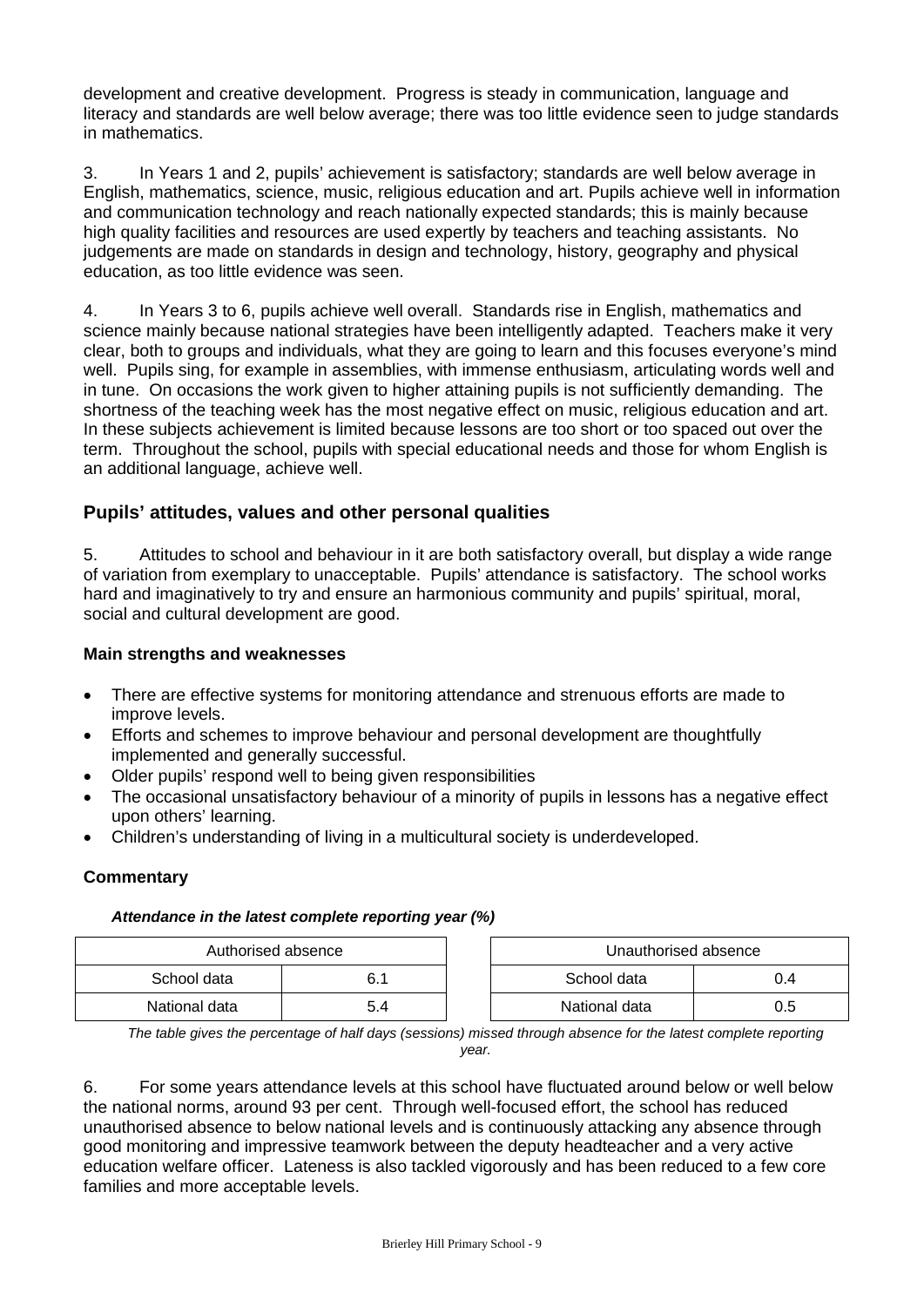7. Efforts to improve pupils' attitudes to school and behaviour in it are a major part of all staff's work. The school works tirelessly to create an acceptable school environment that is harmonious and conducive to learning. These efforts are linked to the good work done on the personal development of pupils. Many pupils enter the nursery low in self-esteem and social and communication skills. By the time they leave the reception, dramatic improvement may be seen; then to talk to a group of Year 6 children and hear them discuss, maturely, how they take responsibility and wish to change things in school, is to witness how well personal development in the school works.

8. However, in almost every class there is a significant minority of quite disturbed and potentially disruptive children who are demanding of teacher attention and, at times, have a negative effect upon other pupils' learning. At the other extreme, very good attitudes and behaviour may be seen (for example, in lessons in several classes or a whole school assembly). Overall, a satisfactory situation prevails, but not without considerable staff effort.

9. A major strategy in use is the *You Can Do It* scheme that undoubtedly has a significant effect, especially with the more difficult pupils. Behaviour policy is very positive and there is a clearly set out chain of staff responsibility for dealing with individual misbehaviour. On some occasions the absence of a clear hierarchy of rewards and sanctions results in unsatisfactory behaviour in lessons continuing unchecked for too long, so that learning is affected. However, in view of the number of pupils who have severe disruption in their lives, staff do well in ensuring that the school remains a place of relative calm and harmony, with much serious work progressing. As a last resort the school is prepared temporarily to exclude pupils and this is done appropriately.

| Categories used in the Annual School Census            | No of<br>pupils on<br>roll | Number of<br>fixed<br>period<br>exclusions | Number of<br>permanent<br>exclusions |
|--------------------------------------------------------|----------------------------|--------------------------------------------|--------------------------------------|
| White - British                                        | 133                        | 8                                          | 0                                    |
| White - any other White background                     | $\overline{2}$             | 0                                          | 0                                    |
| Mixed – White and Black Caribbean                      | 4                          | 0                                          | 0                                    |
| Mixed - White and Asian                                | 1                          | 0                                          | $\Omega$                             |
| Mixed – any other mixed background                     |                            | 0                                          | 0                                    |
| Asian or Asian British - Indian                        | 4                          | 0                                          | $\Omega$                             |
| Asian or Asian British - Pakistani                     | 7                          | 0                                          | $\Omega$                             |
| Asian or Asian British - any other Asian<br>background |                            | 0                                          | 0                                    |
| Black or Black British - Caribbean                     | 1                          | 0                                          | 0                                    |
| Black or Black British - African                       | 2                          | 0                                          | $\Omega$                             |
| Black or Black British – any other Black<br>background | 3                          | 0                                          | 0                                    |
| Any other ethnic group                                 | 1                          | 0                                          | 0                                    |
| No ethnic group recorded                               | 4                          | 0                                          | $\Omega$                             |

#### *Ethnic background of pupils Exclusions in the last school year*

10. An issue raised by a significant minority of parents was bullying, and inspectors made this topic a special focus. Investigations show that when there is inappropriate behaviour it is nearly always identified and is then dealt with appropriately. In discussions with older pupils (some of whom had acted as *Bully Line* representatives) it became clear that many of them felt that what was often termed 'bullying' was a 'falling out' of erstwhile friends - or similar, lesser problems that quickly resolved themselves.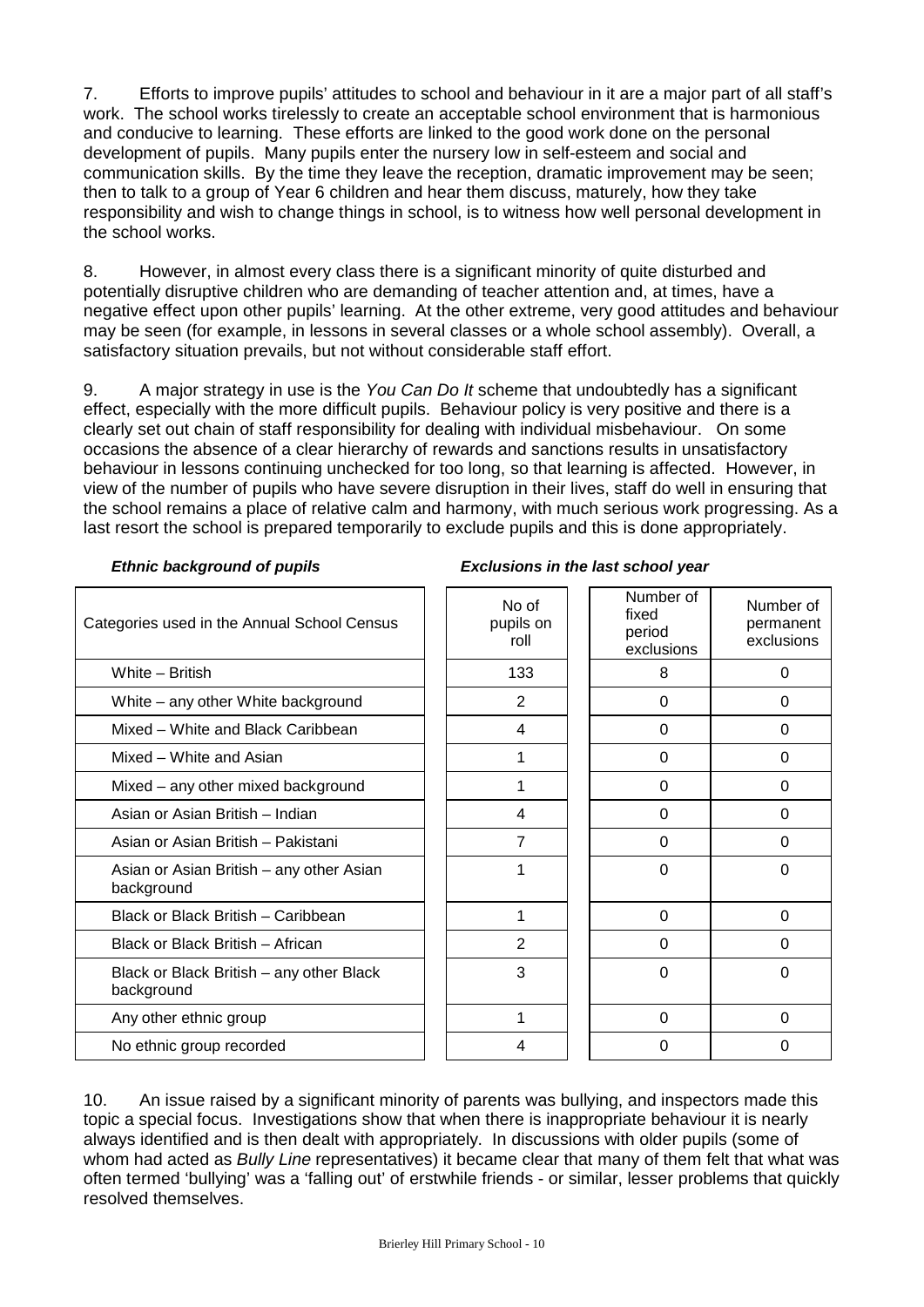11. The personal development of pupils is well assisted by good social and moral development, which is very evident in all discussions on behaviour, in *You Can Do It* lessons and in related assemblies. Spiritual development is satisfactory, although too few opportunities are made for all curriculum areas to contribute. Cultural development is good in terms of children understanding the indigenous culture. A wealth of visits and visitors enhance this – for example, to musical concerts and (during the inspection) to the Black Country Museum. However, more could be done to give positive insights into the multi-cultural nature of the local community and the wider world.

## **QUALITY OF EDUCATION PROVIDED BY THE SCHOOL**

12. The school provides good quality education.

## **Teaching and learning**

13. The quality of teaching and learning is good. Assessment arrangements support teaching and learning well.

#### **Main strengths and weaknesses**

- Teachers plan lessons with clear learning intentions, explained effectively, so pupils know precisely what is to be learned.
- Ongoing assessment is used well to provide work that closely matches the needs of most pupils. However, higher attaining pupils are insufficiently challenged.
- The unsatisfactory behaviour of a small minority of pupils sometimes has a negative effect on the learning of the class.
- Teaching assistants provide very good support to pupils' learning.

#### **Commentary**

14. Throughout the school all lessons are characterised by good planning and by teaching that builds carefully on earlier learning. Hence, pupils develop knowledge and understanding in a consistent way. Because teachers communicate clearly, pupils know what to do and most of them approach new work confidently. The work of teaching assistants, who are well informed about teaching and the curriculum, adds much to classroom practice; most groups of pupils receive effective additional support in lessons. Teachers use modern technology effectively, especially to revise pupils' earlier learning.

15. A significant minority of pupils have behavioural problems but teachers successfully maintain a positive ethos whilst managing inappropriate behaviour calmly. However, this sometimes results in teachers allowing individual pupils too many chances and their inappropriate behaviour affects the learning of others in the class.

16. In the very best lessons, mainly seen in the reception class and Years 2 and 5, teachers use good questioning techniques that make pupils think. The dynamic style of teaching captures pupils' interest so they listen attentively. Learning intentions and instructions are explained clearly, resulting in real purpose to pupils' work. No time is wasted and there is a sense of challenge and urgency in teaching and learning.

17. Most pupils, including those with special educational needs and English as an additional language, find learning fun because teachers provide a good range of activities to interest and engage them. Learning is effective because teachers have good subject knowledge, and break down learning into small steps. Pupils have satisfactory opportunities to work independently and in small groups. Throughout the school, pupils are provided with sound opportunities for independent research, so that, by Year 6, most develop good strategies for personal study. Parents rightly judge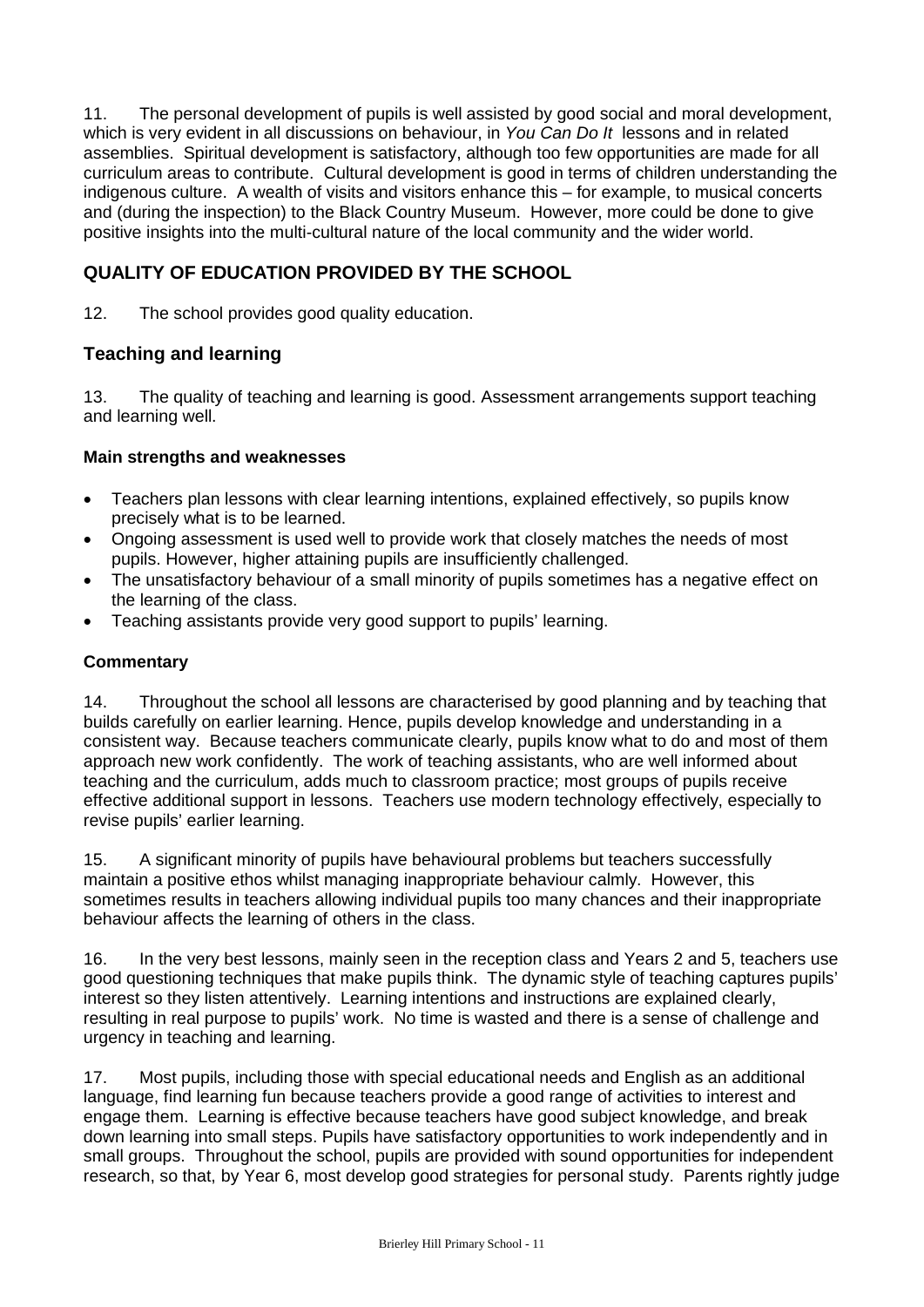the quality of teaching to be good overall and 80 percent of pupils responding to the questionnaire say they learn new things in lessons.

18. Teachers effectively evaluate their lessons and adapt daily planning to meet pupils' needs. All teachers conduct termly assessments in English and mathematics and use the information well to evaluate strengths and weaknesses in the learning both of individuals and the class. Future planning is conscientiously adapted to meet the needs of the class as a whole and especially for pupils with special educational needs and those with English as an additional language. However, most teachers differentiate insufficiently for higher attaining pupils by providing additional challenge to motivate and extend their learning.

19. Pupils are set individual, appropriate targets for improvement, such as *Use paragraphs in my writing.* This is effective in helping pupils to develop an understanding of where they are and what they need to do to improve.The use of these targets is inconsistent; for example, in some classes pupils know their targets well and adapt their work, whilst in others pupils are less sure, or the target has already been met, and impetus is lost.

20. Most aspects of English and mathematics are well taught. However, because handwriting is not consistently taught, many pupils fail to develop a fluid handwriting style by Year 6, and this affects the overall presentation of their work. Too few opportunities are made for pupils to write at length, limiting fluency and individuality of style.

#### *Summary of teaching observed during the inspection in [number] lessons*

| Excellent | Very<br>qood | Good | Satisfactory | Unsatisfactory | Poor | Very<br>Poor |
|-----------|--------------|------|--------------|----------------|------|--------------|
|           |              |      |              |                |      |              |

*The table gives the number of lessons observed in each of the seven categories used to make judgements about lessons.*

## **The curriculum**

21. Curricular opportunities are satisfactory overall, with good opportunities for enrichment. Accommodation and resources are good.

#### **Main strengths and weaknesses**

- The timetable for the junior classes is shorter than the nationally recommended time. This and the short lesson before lunch means that some subjects are not given enough time.
- Provision for personal, social and health education is good.
- Provision for pupils with special educational needs ensures they make good progress.
- Clubs, visits and visitors enrich the curriculum.
- The building is spacious and is used well, although outside play area is limited.

## **Commentary**

22. Curriculum provision is good in the nursery and reception classes and in English, mathematics, science and ICT in the rest of the school. In other subjects it is satisfactory apart from PE, in which too little evidence was seen to make a judgement.

23. The lack of a nearby playing field limits what the school can offer in physical education and games. However, the school compensates for this by hiring a local sports stadium where pupils learn netball, football, hockey and athletics skills. First steps have been taken to improve facilities in the playground used by infants and juniors; for example, fixed basketball posts have been provided. The school has rightly identified the outside play area for nursery and reception children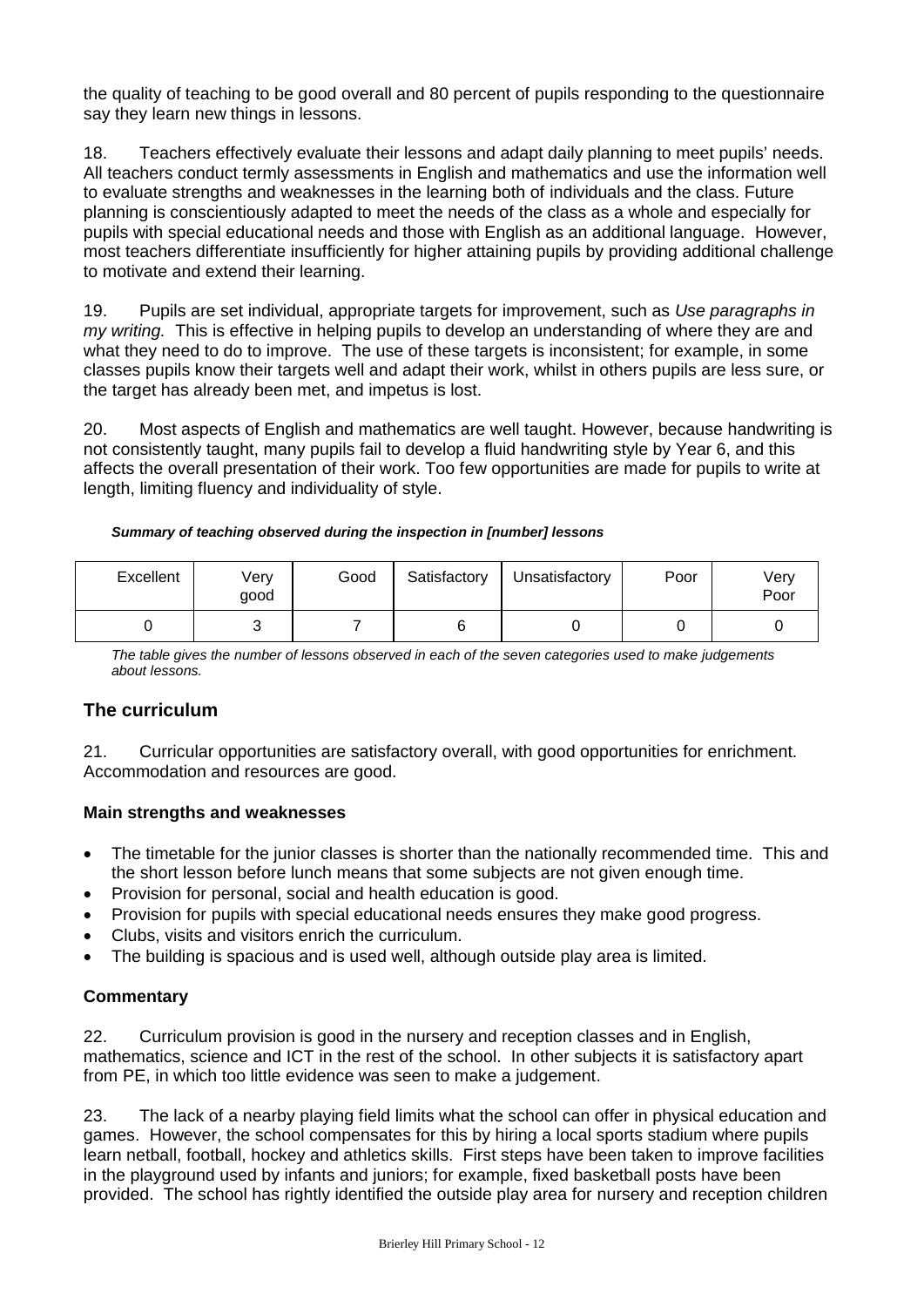as needing improvement. Some of these improvements have already been made and the space is used well to support learning.

24. In recent years numbers have fallen, resulting in some rooms being no longer needed for whole-class teaching. These now provide well-used spaces for effective specialist provision, work in small groups for those who need it and work stations for computers. The lack of a good library space is about to be remedied.

25. The school makes good provision for pupils' personal, social and health education. Suitable sex and drugs education policies and schemes of work are in place. These are supported by productive visits from the health visitor. Much good work is done using the *You can do it a*pproach, enhancing pupils' self-esteem and improving their attitudes.

26. Provision for pupils with special educational needs is good because teachers and classroom assistants support these pupils well. This enables them to access all areas of the curriculum. They benefit from being given work suited to their abilities in class lessons and from receiving specialised help from special educational needs staff in small groups. Pupils who speak English as an additional language have full access to the curriculum.

27. Through a rich programme of visitors and visits the school establishes strong links with its community. A notable feature of the curriculum is the strong links the school has built up with many local businesses. The use of these visits and visitors to support several subjects at the same time is especially effective.

28. The timetable for junior classes is shorter than the recommended time by about an hour a week. There is also a short lesson each day before lunch. Because pupils are often returning from group work in other parts of the school, time is lost in this lesson. This means that the time available for music and religious education, which are often taught at this time, is restricted. Some timetable slots are shared between art and design and technology and this works much better for design and technology than for art.

## **Care, guidance and support**

29. The good systems for the care and support of pupils underpin all that is achieved in this school and are part of its key strengths.

## **Main strengths and weaknesses**

- The health, safety and welfare of children are successfully promoted.
- Relationships are good between all staff and pupils
- Continual well-informed support for individual children guides provision.
- Pupils are productively involved in the running of the school

## **Commentary**

30. All aspects of care and support in this school are good. They are based upon a network of good relationships that underpins the mass of work done to encourage good attitudes, behaviour and personal development. The universally good relationships start with the role models of the staff themselves who are very much a team, whilst the headteacher and her deputy offer a seamless partnership. All members of staff know individual pupils well and they use this knowledge to provide effective and constant support and guidance. Additional resources are also drawn in to support the many children needing constant guidance - such as the effective 'Special Friends' who are volunteer mentors from a local church and other sources.

31. Pupils, justifiably, feel safe and secure in school both physically and emotionally. Matters such as health and safety, child protection, first aid and health development are all efficiently attended to from the governing body through to an active staff. Appropriate records are efficiently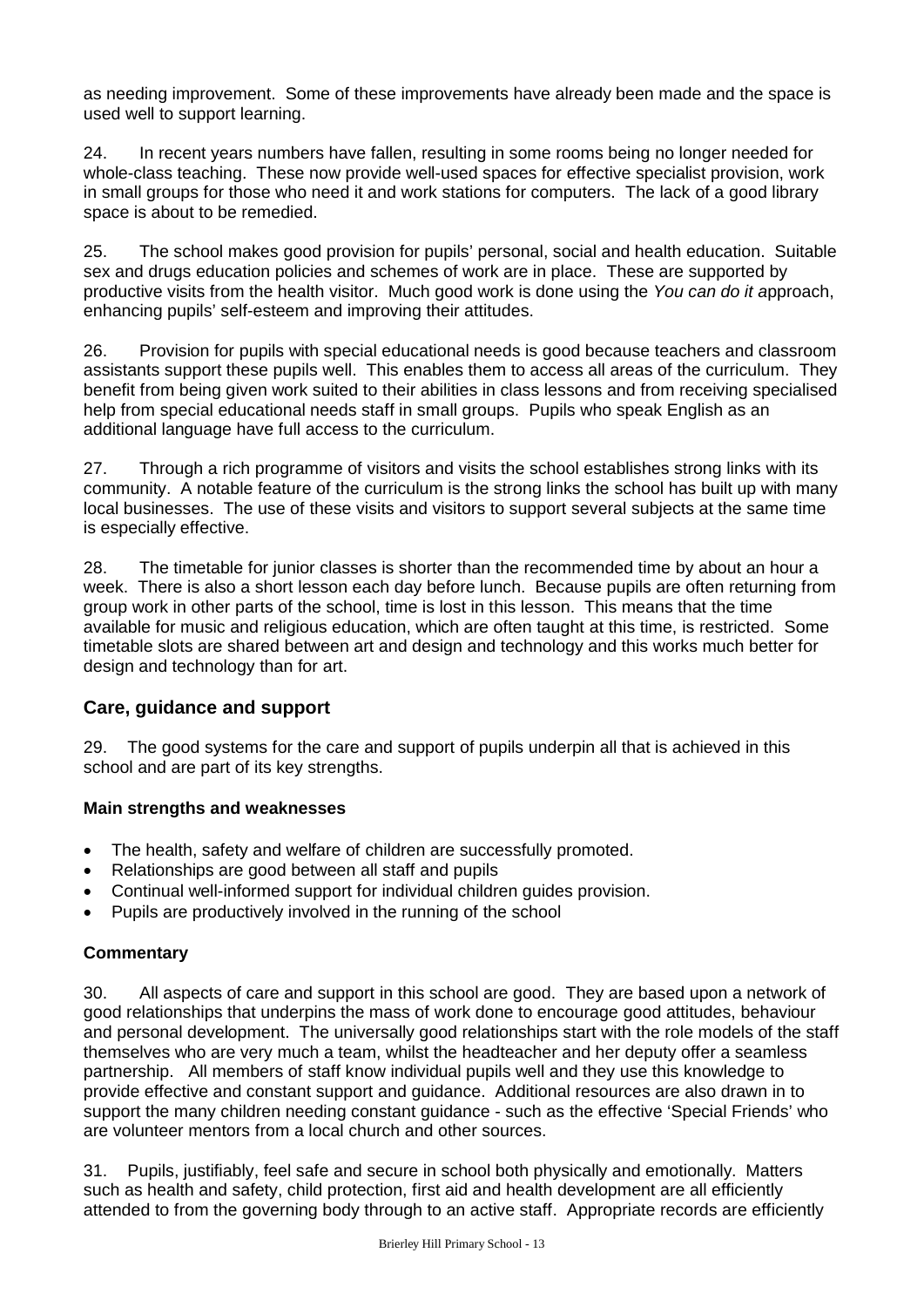kept.

32. Induction into the school, through the stages and on to whatever secondary school pupils go to is diligently and sensitively handled.

33. Older pupils are very much involved in the running of the school. They readily accept many responsibilities and are involved in wider issues too. Thus several Year 6 pupils have been involved in the School Council, currently moribund, but about to be restored and several Year 5 pupils have been involved in importing new ideas to Brierley Hill through the *Gung Ho*! scheme with local schools.

#### **Partnership with parents, other schools and the community**

34. Good links have been established with the local community and with other local educational establishments. There are satisfactory links with parents.

#### **Main strengths and weaknesses**

- Communications are good to parents, including reporting on pupils' progress.
- Good work, led by the Link Worker, attempts better to engage parents. However, a few do not respond to the school's approaches.
- Good links with the local community, including local businesses, and good links with other schools in the area, add extra dimensions to the curriculum.

#### **Commentary**

35. It is hard to fault the continuous efforts being made by the school to inform parents and to try and better engage them. Communications home are particularly good – not only regarding day-today matters, but also through particularly well thought out and produced leaflets on topics such as W*orking Together, Reading Matters, Attendance Matters,* and a series of *Your Child in Year X*  booklets. All these give insights into what the children do and how parents can help.

36. These printed media have been supplemented by not just parents' evenings, but many initiatives embracing face-to-face instruction and community education initiatives. A teacher (Link Worker) has been given specific time and responsibility for these initiatives, which, sadly, have gained little response (even an ICT course on *Keeping up with the kids*). But the school continues to make the effort with new ideas and attempts to resurrect old ones, like the Parent Teacher Association.

37. Nonetheless, a parents' questionnaire and the few parents at the parents' meeting with inspectors indicated that attitudes to the school are overwhelmingly positive. Two of the negatives expressed by a minority concerned bullying and communications – both points not supported by the evidence of the inspection. The efforts of the school with parents and the work being done for the children deserve a more positive response and a closer interest in the work of the school from the significant minority of parents who regularly do not respond to the school's approaches.

38. The good links that exist with other schools in the area include the imaginative *Gung Ho! s*cheme and joint work on developing the curriculum. (*Gung Ho!* is a local project that enables the sharing of good practice in school management and the curriculum). Good work is done to ensure that the links with all secondary schools served are kept open and good links exist with local Further Education and Initial Teacher Training Colleges.

39. Links with the wider community are good and also benefit teaching and learning. These include links with local businesses – the factory across the road, a manufacturer who helps on design and technology projects and the Merry Hill Shopping Centre. Local facilities and institutions are well used in broadening and refreshing the curriculum.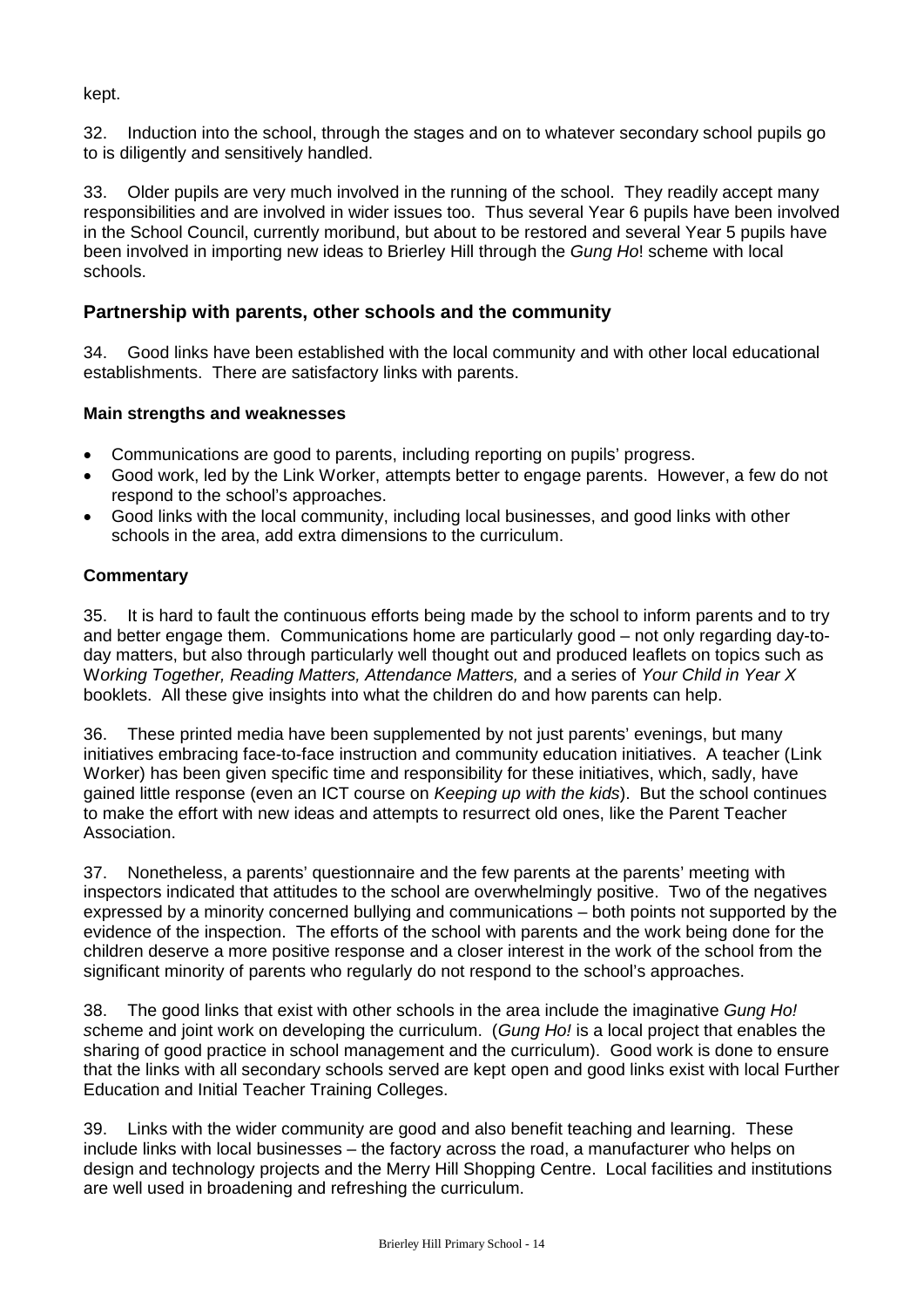## **LEADERSHIP AND MANAGEMENT**

40. The school is very well led and well managed. Governors make good contributions to the school's positive approach.

#### **Main strengths and weaknesses**

- The headteacher's strong sense of purpose is ably complemented by the deputy, the two working in real partnership.
- Leadership and management benefit from the powerful team spirit and work ethic of staff.
- Financial management has been secure over a number of years during which falling pupil numbers have caused the budget to shrink.
- Careful monitoring and evaluation ensure that all improvements planned match the school's needs, although
- Too few non-staff members contribute ideas at the planning stage and
- The effects of planned changes on pupils' achievements are not spelled out clearly enough.

#### **Commentary**

41. Leadership from the top is strong but all staff contribute to, and share in, the school's positive vision and approach. Good and well-understood management systems are operated well by all at the school, often working in small groups in which the views and skills of all are put to very effective use. The result is that policies and practices are almost invariably consistent throughout the school. Thus pupils feel secure and their personal development and academic standards benefit. A good example of the team approach is seen in the production of plans for further improvement to all aspects of the school's work. All staff are systematically consulted; the management skills of co-ordinators and senior staff are used to prioritise and give shape to the ideas; governors scrutinise the draft plan and make their own suggestions; the resultant plan is a thorough, detailed description of how the school intends to move forward. However, there are two gaps. Firstly, as only staff members participate in the early stages there is a danger that issues important to parents, pupils or even governors may not get the attention they deserve. Secondly, although the plans include 'success criteria'*,* they are rarely centred on the intended gains for pupils' welfare or achievement so that it may be possible for the success criteria to be met without any recognisable gains for pupils.

| Income and expenditure $(E)$ |        | Balances (£)                           |
|------------------------------|--------|----------------------------------------|
| Total income                 | 571474 | Balance from previous year             |
| Total expenditure            | 560749 | Balance carried forward to the<br>next |
| Expenditure per pupil        | 2503   |                                        |

| Income and expenditure $(E)$ |        | Balances (£)                           |       |
|------------------------------|--------|----------------------------------------|-------|
| Total income                 | 571474 | Balance from previous year             | 32529 |
| Total expenditure            | 560749 | Balance carried forward to the<br>next | 43254 |
|                              |        |                                        |       |

42. Governors have managed finances very well. Over the past five years, numbers on roll have almost halved, with a considerable reduction in the school's budget. This could have had a crippling effect on finances, with difficult to manage staff losses and possible low morale, empty classrooms that still need maintaining and the possibility of overspending. Although times were difficult, none of the foregoing is to be seen. Staff numbers are adequate and morale is high; good, newer uses have been found for spare spaces; all rooms are attractively presented and improvements have been made to the grounds; there are secure plans to enhance the premises by providing the necessary library; the budget is balanced. The governors also meet all other statutory responsibilities well and play an appropriate part in shaping the vision and direction of the school.

#### *Financial information for the year April 2002 to March 2003*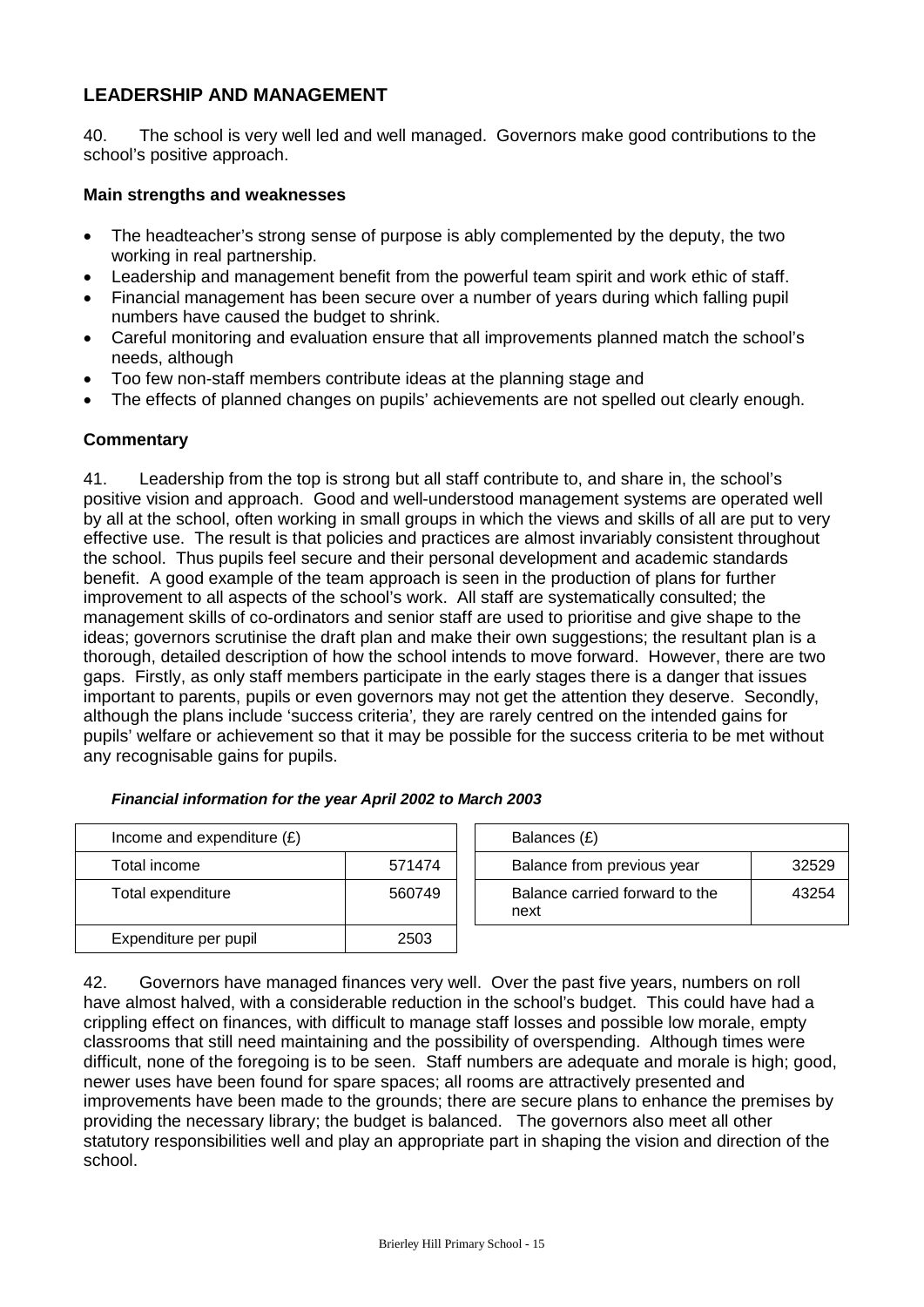# **PART C: THE QUALITY OF EDUCATION IN AREAS OF LEARNING AND SUBJECTS.**

## **AREAS OF LEARNING IN THE FOUNDATION STAGE**

43. The provision for children in the Foundation Stage (the nursery and reception classes) is good - as it was at the previous inspection. There are currently ten children in the reception class and a further thirty-eight children who attend the nursery part-time. Children stay in the nursery longer than at most schools and many are already reception age. Their attainment on entry to school is well below average. Children have weak speaking and listening skills and many do not co-operate readily. Nevertheless, children achieve well in most areas of learning because teaching is good and the curriculum is planned to provide a suitable range of interesting and relevant activities, well matched to their needs. All adults work very effectively together as a cohesive team, monitoring and supporting children's progress well. The inside accommodation is spacious. Outside, the small playground is being developed to make it a more stimulating environment. Resources are generally satisfactory but the range of fixed equipment for outdoor activities is limited.

## **PERSONAL, SOCIAL AND EMOTIONAL DEVELOPMENT**

44. Provision in personal, social and emotional development is **good.**

#### **Main strengths and weaknesses**

- Children feel confident and happy because supportive relationships are quickly established.
- Children behave well and soon settle into classroom routines.
- Induction arrangements are good and there are good links with parents.
- Many children play alongside other children rather than play with them.
- A significant number of children do not persevere for very long.

#### **Commentary**

45. At the end of the reception year, children's personal, social and emotional development is below that expected for their age. Children come willingly to school and have settled well. They have quickly learnt, and follow, school routines. They behave well and listen to each other's contributions without interrupting. Adults explain activities very well to children and give them the opportunity to choose the activity they want. However, children do not persevere for very long at some activities, quickly losing concentration, for example when attempting to complete a jigsaw. When they find an activity that catches their imagination they stick at the task for a long time with single-minded attention and some resent other children trying to join in. Often children play alongside each other rather than co-operating, and this limits the development of their social and language skills. For example, three children each used large plastic bricks to build a wall at the same time but did not work together to use all the bricks to make a large wall, nor did they talk to each other – even though they had been encoraged to do so in earlier lessons.

46. School staff visit children and parents in their homes, and parent and child sessions are arranged in school. Parents are kept well informed about the school through booklets and newsletters. The teacher and assistants have established good relationships with the children. There is a positive atmosphere in which children's efforts are valued and achievements celebrated. Children are kept busy because there are many activities for them to pursue. On occasions, adults do not direct children to activities often enough in order to improve their perseverance and concentration at the best possible rate. Nonetheless, in general, adults in the class support children well.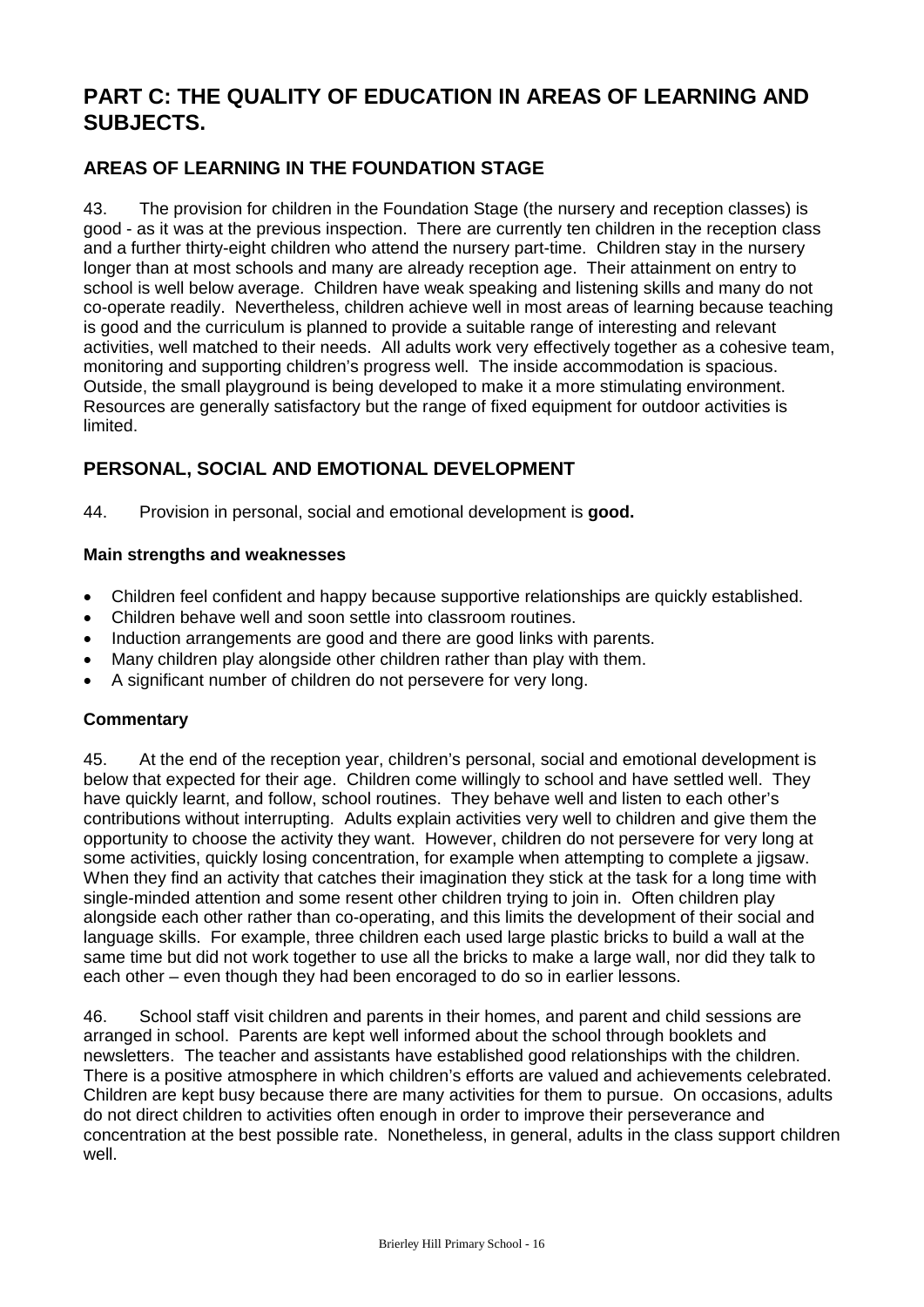## **COMMUNICATION, LANGUAGE AND LITERACY**

47. Provision in communication, language and literacy is **good.**

#### **Main strengths and weaknesses**

- Adults' imaginative approach to lessons engages and motivates children well.
- Children receive very good support from the teacher and classroom assistants.
- Some opportunities are missed to develop writing and speaking and listening skills.
- Planning is clearly linked to this area of learning.

#### **Commentary**

48. The majority of children are on track to be well below the nationally expected level in this area of learning by the end of the reception year. Many children enter school with poor language skills. Many find it difficult to explain what they want to say because they do not speak clearly or know enough words. This seriously affects standards in all areas of learning. Nevertheless, teaching is good and children learn well. The teacher plans lessons well and all adults in the classroom are used very well to support children's learning. Children's imagination and interest are caught because tasks are often imaginatively presented – for example, when adults and children dress as characters from nursery rhymes. This helps children maintain interest over several days as they carry out tasks connected to the topic. Reading skills are developed well – for example when the teacher and classroom assistant show and read the story of 'Humpty Dumpty' and the similar 'Little Lumpty' story. Children say what happened at the beginning, middle and end of the stories. They begin to work out the meaning behind the stories. Although children are keen to answer, many reply only in short phrases. Staff make too few opportunities to show them how to answer in sentences. Children are beginning to recognise letters of the alphabet and some higher attaining children identify letters from their names in books. Several can write their first name. Not enough use is made of the writing and home corners/role-play areas to develop oral and writing skills.

## **MATHEMATICAL DEVELOPMENT**

49. Not enough work was seen to make judgements on provision or standards in mathematics. Teachers' planning shows that the curriculum is appropriate to children's needs and reflects national guidance. Children have the opportunity to develop mathematical skills and understanding through activities such as counting games, for example, when catching fish using a magnet. They receive good support from the teacher in learning to count money. Satisfactory opportunities to develop an understanding of time are planned through activities such as talking about 'Hickory, Dickory, Dock'.

## **KNOWLEDGE AND UNDERSTANDING OF THE WORLD**

50. Provision in knowledge and understanding of the world is **good.**

#### **Main strengths and weaknesses**

- Activities are well-planned and link effectively with other areas of learning.
- Adults support children very well.
- Adults use questions well to develop children's knowledge of the world about them but sometimes miss opportunities to fully extend their knowledge, understanding and skills.

## **Commentary**

51. Teaching and learning are good and children learn well, although most children are working below expected levels for their age. A good variety of interesting activities is provided to stimulate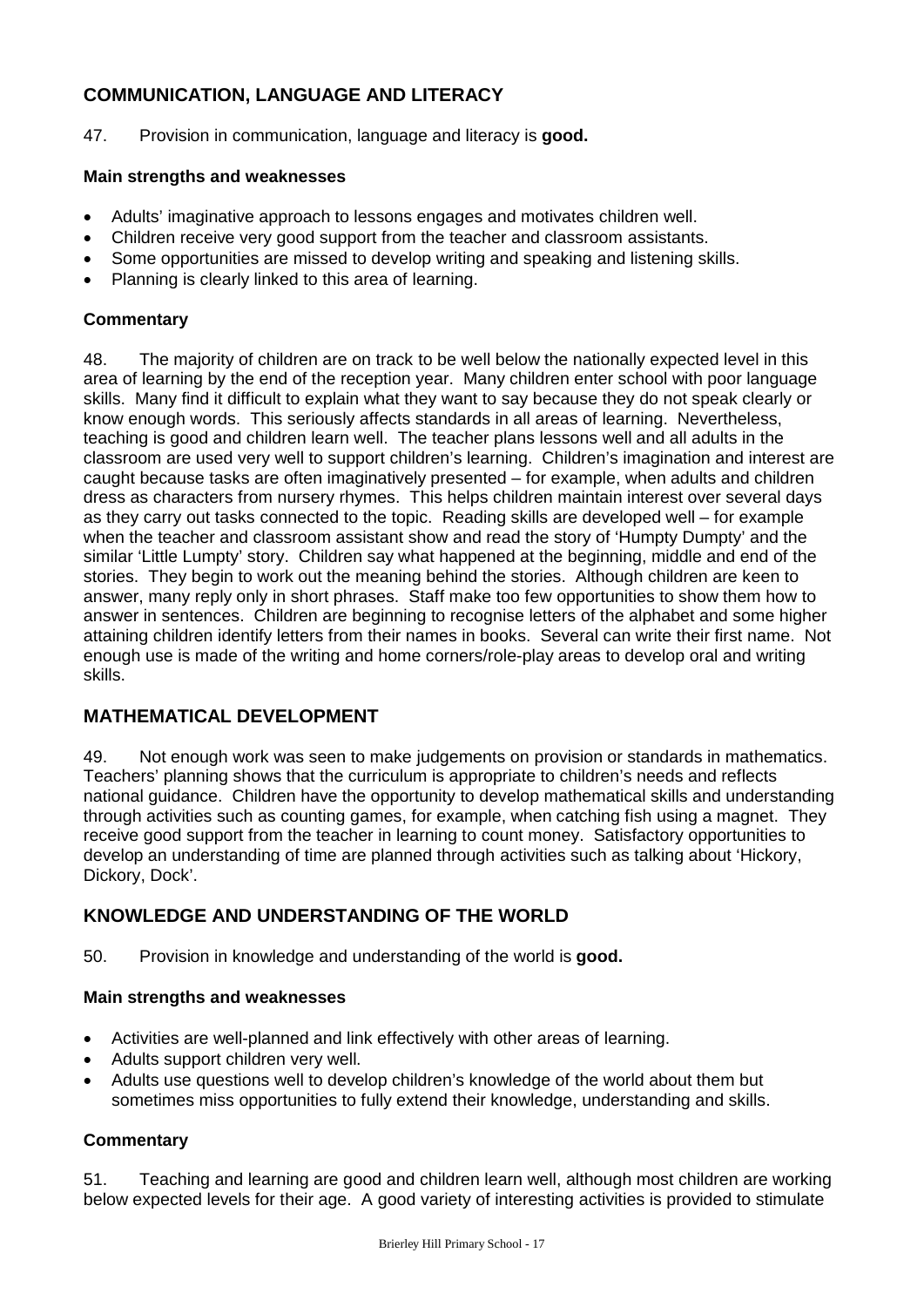children's curiosity. For example, children were excited, and adults used this to ensure that they learned at a good rate, when they marched outside playing drums. As on other occasions, teaching captured children's imagination and well-phrased questioning extended children's knowledge. Children concentrated well and described the drums, saying the sides were made of metal and wood. Children learn to control actions using a computer; for example, using the mouse to build pictures of spiders by dragging legs onto body shapes. Children are let down by their poor language skills and limited vocabulary. For example, in the follow-up to the marching with drums session they could name the colours gold and silver but could not talk about the properties of the metals; they did not know what a cardboard box was made from. When talking about pots they had planted with bulbs in a previous lesson, some children could not remember why the bulbs needed to be planted in compost or soil. On occasions, adults miss opportunities to develop children's knowledge of the world around them. For example, when they did not remind children how to build a stronger plastic brick wall by overlapping the bricks as in the classroom walls.

## **PHYSICAL DEVELOPMENT**

52. Provision in physical development is **satisfactory**.

## **Main strengths and weaknesses**

- Good support is given to children by adults.
- Provision for outdoor play has limitations.
- Children behave well in exciting situations.
- Children learn to use tools accurately.

#### **Commentary**

53. Children are on track to reach standards that are below the expected goals by the end of the reception year. No lessons in the hall were observed but observations in the playground and the classroom show that children have reasonable control of their movements. Although some find cutting with scissors difficult, and results are disappointing, most have satisfactory control of pencils and brushes and colour reasonably accurately within shapes. Adults provide good support when they help children to learn how to use scissors. Children develop manipulative skills steadily when handling dough and pastry cutters. Adults lead children in exciting and stimulating exercises such as marching to the beat of a drum. Children behave well in these sessions because teaching has established high expectations of behaviour. The outdoor play area, although it is being developed, has a limited amount of equipment and this limits the children's physical development.

## **CREATIVE DEVELOPMENT**

#### 54. Provision in creative development is **good.**

#### **Main strengths and weaknesses**

- A good range of activities supports children's creative development well, although sometimes opportunities are missed to encourage creativity.
- Children have difficulty in handling small objects, such as jigsaws.
- The use of the home corner encourages children to use their imagination well.

## **Commentary**

55. Most children are on course to achieve standards a little below the national learning goals by the end of the reception year. Children achieve well because teaching and learning are good. Adults develop children's literacy skills while they work at activities, for example talking about spiders and introducing words such as 'web' while children decorate biscuits. The teacher provides a good range of activities to support children's creative development, providing opportunities for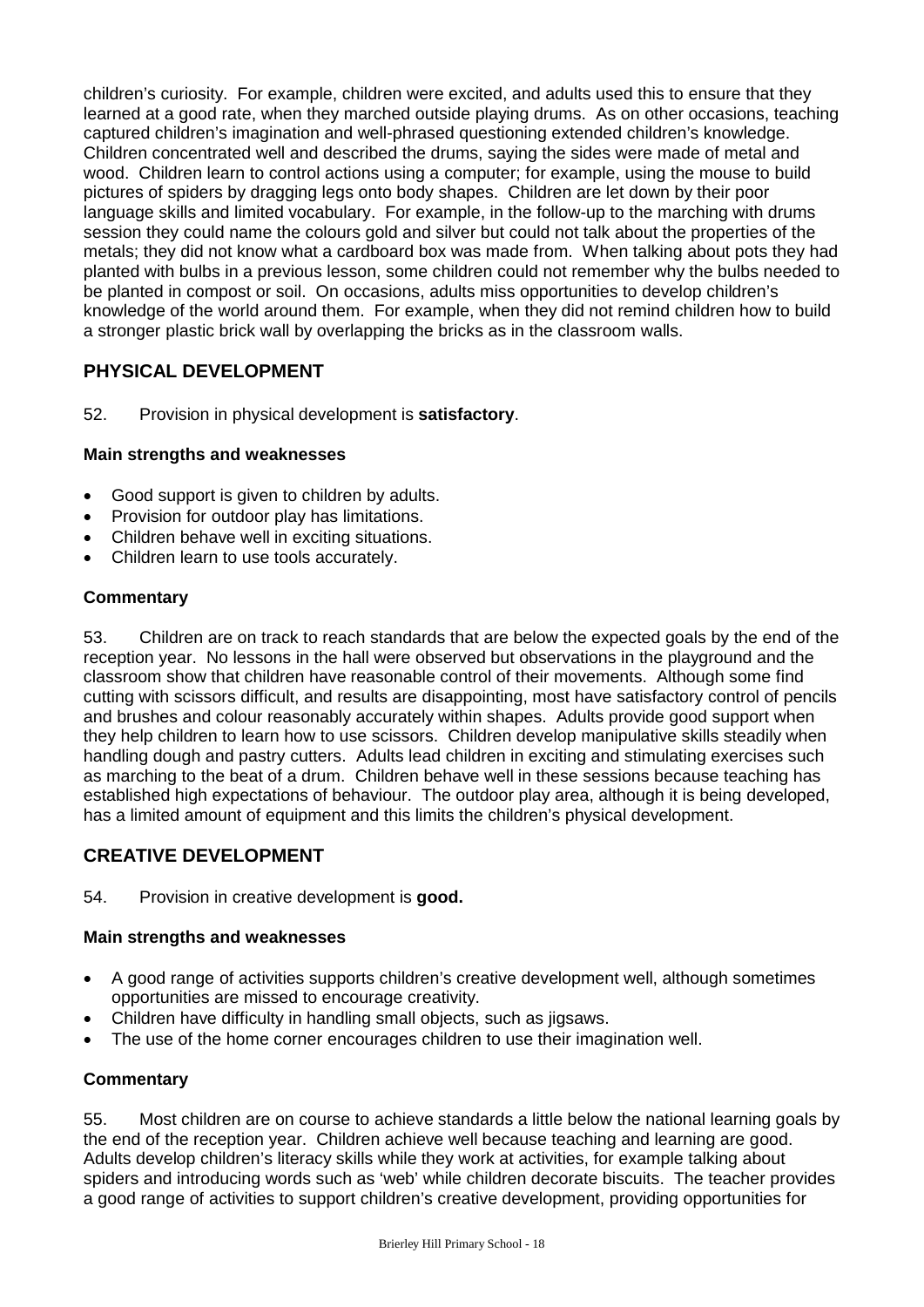them to paint, cut out shapes, construct puppets, build walls and use train sets imaginatively. Some of the younger children find it difficult to roll out dough to cut out biscuit shapes but most colour inside shapes accurately. They also find it difficult to assemble a jigsaw and do not stick at the task very long. When painting, opportunities are missed to encourage creativity by, for example, mixing the paint colours themselves and making choices between brush sizes and types in order to get a desired effect. Children use their imagination well in the home corner when, for example, they make imaginary cups of tea to offer to adults.

## **SUBJECTS IN KEY STAGES 1 and 2**

## **ENGLISH**

56. Provision in English is **good.**

#### **Main strengths and weaknesses**

- Because teaching is good, pupils achieve well from their well below average standards on entry; however, standards are below average in Year 6.
- The assessment of pupils' work is good and the information gained is used well to plan subsequent work.
- Teachers pay good attention to improving pupils' speaking and listening skills.
- Not enough is expected of higher achieving pupils, especially in writing.
- Classroom assistants are used very well to support pupils.
- Pupils benefit from the attention paid by teachers to spelling, which is good by Year 6.

#### **Commentary**

57. Teachers' clear explanations and quick-fire questions ensure that pupils understand the objectives of lessons, and keep them on their toes. Teachers use imaginative methods to reinforce teaching points, for example, pronouncing the silent letters in words such as 'gnarled' and 'know'. The structured approach to spelling adopted by the school is the reason for pupils' good standard of spelling by Year 6. Teachers are able to plan work that builds well on earlier learning because they assess pupils' work well, give them individual targets and give praise when they reach targets such as not putting capital letters in the middle of sentences. This gives focus to pupils' learning and encourages them in their efforts. A particular strength of teaching is the very good use teachers make of classroom support assistants, carefully planning how they are used to help pupils, with work well-matched to their abilities.

58. Standards in speaking and listening are well below what is expected for their age by Year 2 and, although they improve, are still below expectations by Year 6. This affects progress in subjects such as science where pupils have difficulty explaining what has happened in an experiment. Nevertheless, teachers provide many opportunities for pupils to develop speaking and listening skills; for example, pupils are asked to explain their working to the rest of the class. Pupils with special educational needs are asked carefully phrased questions and their answers show they often listen carefully. Teachers speak clearly and set good examples when they read stories.

59. Standards in reading are well below average by Year 2. This is partly because, for some pupils, reading does not play a big part in their lives out of school. Few pupils can name a favourite book or describe a story they like. Not all pupils know the difference between fiction and non-fiction books. Lower and average attaining pupils often guess at words and do not recognise when they have made mistakes. Higher attaining pupils are beginning to read with expression and recognise many words. By Year 6, reading is below average. Pupils name authors such as J K Rowling and Roald Dahl. Visits to the local library compensate to some extent for the lack of a school library and pupils understand how to find the books they want. Most pupils have a sound knowledge of words and use their understanding of letter sounds and the context of the book to work out new words and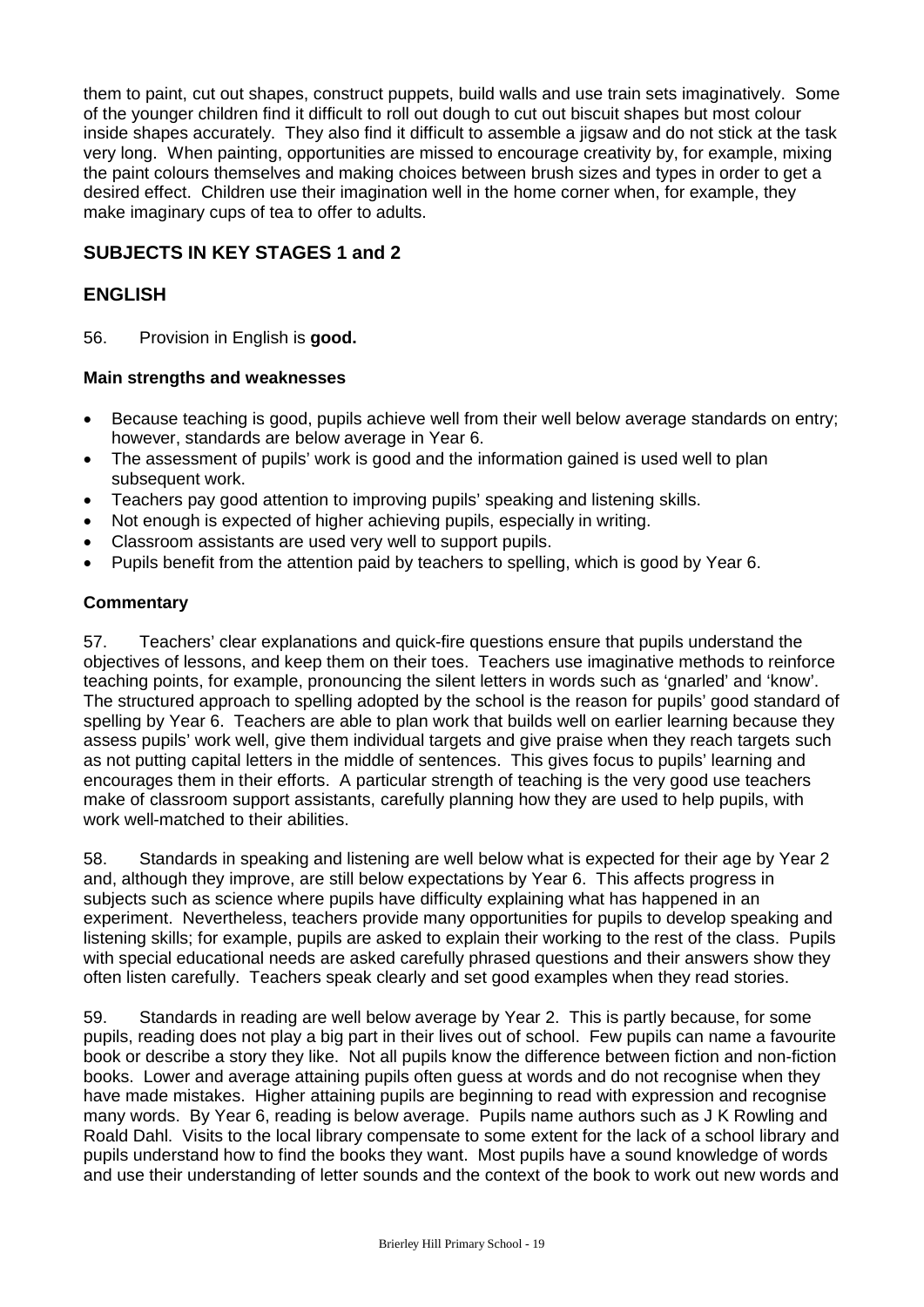phrases such as 'curtain of ivy'. However, only higher attaining pupils understand what they are reading well enough to work out hidden meanings in stories.

60. In writing, standards are below expected levels by Year 6. Pupils follow formulae prepared by teachers to help them put their writing in sequence. However, this method does not encourage pupils to be adventurous in their writing and to show that they know how to arrange their stories. Good teaching means that pupils in Year 2 have progressed from writing in phrases, often without verbs, to sentences with capital letters and full stops. However, their choice of words is mundane and reflects their lack of familiarity with books and their below average reading skills. By Year 6, many pupils produce neat handwriting. However, not many pupils join their handwriting, often relying on letters butting up to the next letter rather than performing a correct join. The handwriting of some teachers does not present good models for pupils to copy.

61. Pupils with special educational needs, and those for whom English is an additional language, make good progress towards their learning targets because of the good support they receive from class teachers, special needs teachers and classroom assistants.

62. The management of the subject is good. Training for teachers and classroom assistants is arranged to address weak areas of the curriculum, such as reading. The results of national tests and pupils' work are analysed to identify what parts of the curriculum pupils find difficult and to amend planning in order to better help pupils. Resources are satisfactory but there is no library. This limits opportunities for pupils to carry out personal research.

#### **Language and literacy across the curriculum**

63. Work in other subjects is used to teach English skills, such as writing reports of the life of Florence Nightingale in history. However, not enough writing is done in subjects such as history and geography to develop pupils' writing skills. Pupils use skills taught in information and communication technology effectively when word processing their written work.

## **MATHEMATICS**

64. Provision in mathematics is **good.**

#### **Main strengths and weaknesses**

- Pupils' achievement is good.
- A significant proportion of lessons is taught very well.
- Pupils work hard in many lessons although when teaching is unstimulating some of them lose concentration.
- Good techniques for assessing pupils' understanding are used well to plan later lessons, enabling most newcomers to the school to do as well as the other pupils.
- Higher attaining pupils could do better.

## **Commentary**

65. Although standards are well below average by Year 2 and below average in Year 6, pupils achieve well from their low base on entry. Not only is the average level of attainment low on entry from reception class, but many pupils who arrive later than that often arrive with a combination of low attainment and difficult personal circumstances. Two features of the school's work contribute to the good levels of achievement. Firstly, the school has a friendly, welcoming atmosphere that allows pupils to settle in quickly and, secondly, rigorous assessments are made regularly of pupils' knowledge, understanding and skills so that subsequent work is often matched well to their needs. However, the potentially highest attainers are regularly given work that demands too little of them, so that some do not reach the standards of which they are capable. Pupils with special educational needs and those for whom English is an additional language are supported well both by teachers and support staff and so they make good progress.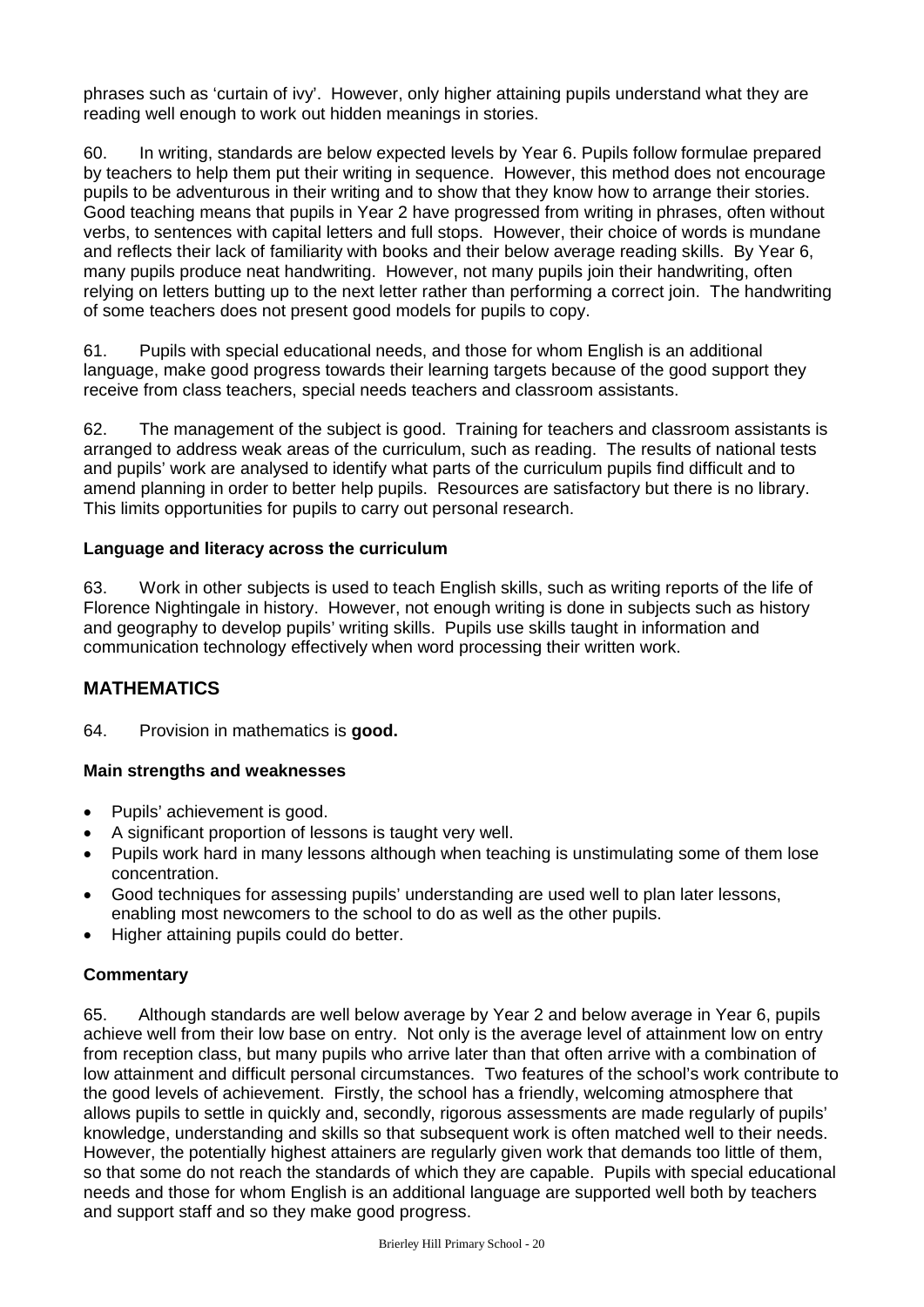66. The most effective lessons are characterised by teachers' clear, expressive explanations that set a purposeful and happy learning atmosphere. Very effective use is made of modern technological aids such as computer driven white boards; the smoothly unfolding explanations and illustrations hold pupils' interest and make the learning clear to them. Pupils are used to this way of working and even those with special needs contribute to lessons by changing the computer display by clicking or tapping in the correct spot. In these lessons pupils not only retain their interest for good lengths of time but there is often a light in their eyes and an eagerness in their response.

67. Teachers' planning is universally strong and this contributes well to the judgement that all lessons observed were at least satisfactory. Lesson plans are often adapted in the light of how well pupils coped with earlier work, and this helps to build well on earlier learning. However, a minority of lessons lack sparkle; material that could be made interesting is presented in an accurate but mechanical fashion that fails to hold the attention of pupils with low levels of concentration. On these occasions teachers and support assistants have to work hard to maintain discipline; they usually do this successfully but on occasions teachers wait too long before they correct unsatisfactory behaviour and they are inhibited from doing so because they is no clear hierarchy of rewards for good behaviour and sanctions for poor.

## **Mathematics across the curriculum**

68. Mathematics is used satisfactorily to support work in other subjects and in turn these subjects support learning in mathematics. Data handling in ICT and science make good contributions to mathematics and work such as co-ordinates in geography and analysing dates in history make sound contributions to learning.

## **SCIENCE**

69. Provision in science is **good.**

#### **Main strengths and weaknesses**

- Subject leadership is good and there are clear guidelines on the skills and knowledge to be taught.
- The curriculum is well planned to ensure a good amount of lesson time and consistent opportunities for new learning and revision.
- Teachers do not provide work that sufficiently challenges higher attaining pupils.
- The effective deployment of teaching assistants helps to hasten pupils' progress.
- The unsatisfactory behaviour of individual pupils in some lessons impacts on the learning of others.

## **Commentary**

70. Most pupils start Year 1 with well below average attainment in their knowledge and understanding of the world, and achieve steadily to attain well below average standards at Year 2. Well below average literacy skills have a significant effect on pupils' ability to express ideas or write simple reports. By Year 6, most pupils develop good subject knowledge, but below average literacy skills continue to affect the quality of recording the outcomes of experiments and the communication of hypotheses. Achievement is good and standards improve to be below average.

71. The introduction of effective subject guidelines has enabled teachers more carefully to plan appropriate scientific provision so that pupils develop new skills and knowledge in a consistent way. The result of this is that Year 6 pupils' attainment in national tests rose significantly from well below average in 2000 to above average in 2002. A decline in 2003 is attributed to a new test format that taxed pupils' below average literacy skills. Also, approximately one-third of pupils in this cohort joined the school part way through their education, mostly in Years 5 and 6, resulting in limited time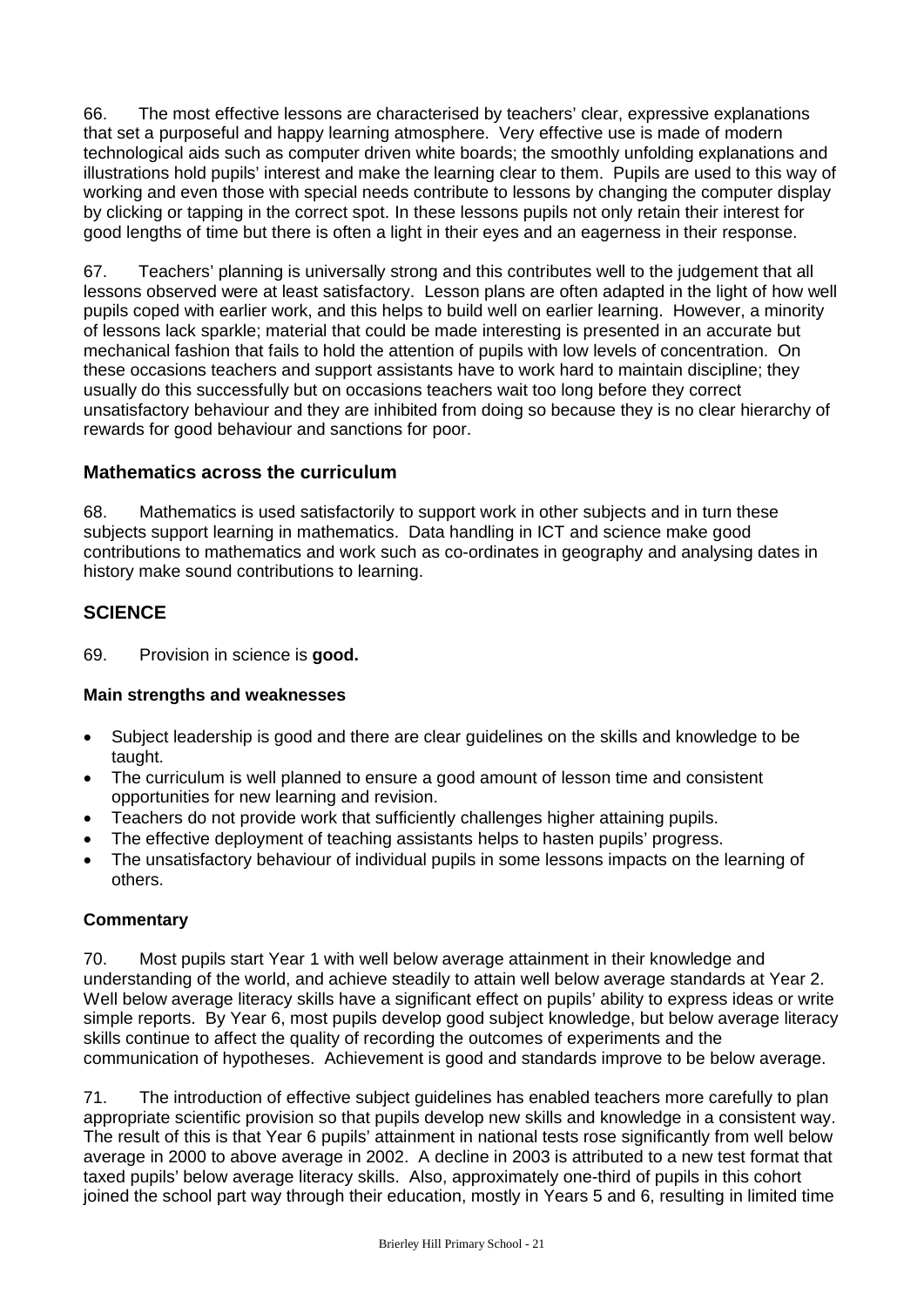to address inconsistencies in their learning. The current generation of Year 6 pupils is now back on course, so that a good proportion is predicted to attain average levels or higher.

72. Teachers plan work that shows clearly what pupils will learn in each class and lesson. This enables pupils to gain a firm base of knowledge and understanding and is a strength of teaching. There are good procedures for assessing pupils' work over time, but the information gained is not always used effectively to plan work that closely matches the differing abilities of pupils, especially the higher attainers.

73. In the two lessons observed, teaching was satisfactory. Teachers used new technology well, effectively capturing pupils' attention and enabling very effective revision of earlier learning. Teachers' explanations were carefully structured and clearly spoken so that pupils remained focused and listened attentively. Adult support was deployed effectively to support small groups, providing good opportunities for pupils to verbalise their ideas, and to concentrate for appropriate periods of time. In one lesson, the unsatisfactory loud behaviour of one pupil, being insufficiently checked by the teacher had a negative effect on the learning of others.

74. Teachers provide satisfactory opportunities for pupils to apply skills taught in literacy and numeracy, for example writing up an experiment in Year 6 or constructing a block graph about favourite foods in Year 2. Standards of presentation are sometimes marred by the lack of a fluid hand writing style or incorrectly spelt scientific words. Pupils are beginning to apply ICT skills in science lessons; for example, Year 5 pupils used sensors to measure the melting point of ice. However, opportunities are also missed in lessons, for example, by producing computer-generated graphs to record investigation outcomes.

75. Good leadership has resulted in all teachers having a good grasp of the subject and how to plan for effective learning. Effective analysis of test results has enabled the co-ordinator to identify strengths and to take whole school action to address gaps in provision. Effective monitoring of teachers' planning and pupils' work enables the co-ordinator to systematically track pupils' progress across the school. Pupils' standards are below those reported at the last inspection, but comparisons are unreliable due to the now high levels of pupil mobility and the significantly smaller number of pupils.

## **INFORMATION AND COMMUNICATION TECHNOLOGY (ICT)**

76. Provision in information and communication technology is **good**

#### **Main strengths and weaknesses**

- The leadership and management of the subject are very good.
- The school has good resources for ICT and good decisions have been taken regarding the most effective way of using the resources in the school.
- Arrangements for training staff are good and have resulted in staff having good subject knowledge.
- Higher attaining pupils are sometimes not given work that makes them think hard enough.

#### **Commentary**

77. Pupils develop a range of skills that matches national expectations. As they start school with well below average standards, this represents very good achievement. Year 1 and Year 2 pupils use different fonts, change letter size and colour and add explanations to pictures they have drawn. Older pupils use sensing equipment to measure temperature and draw graphs of the results. They have good keyboard skills, which they use to produce, for example, election speeches, importing graphics and digital photographs. Pupils use a variety of techniques to display their work, for example, setting it out in three columns. They enter commands to move a pointer about the screen to draw mathematical shapes. Pupils give instructions to make traffic lights work in sequence.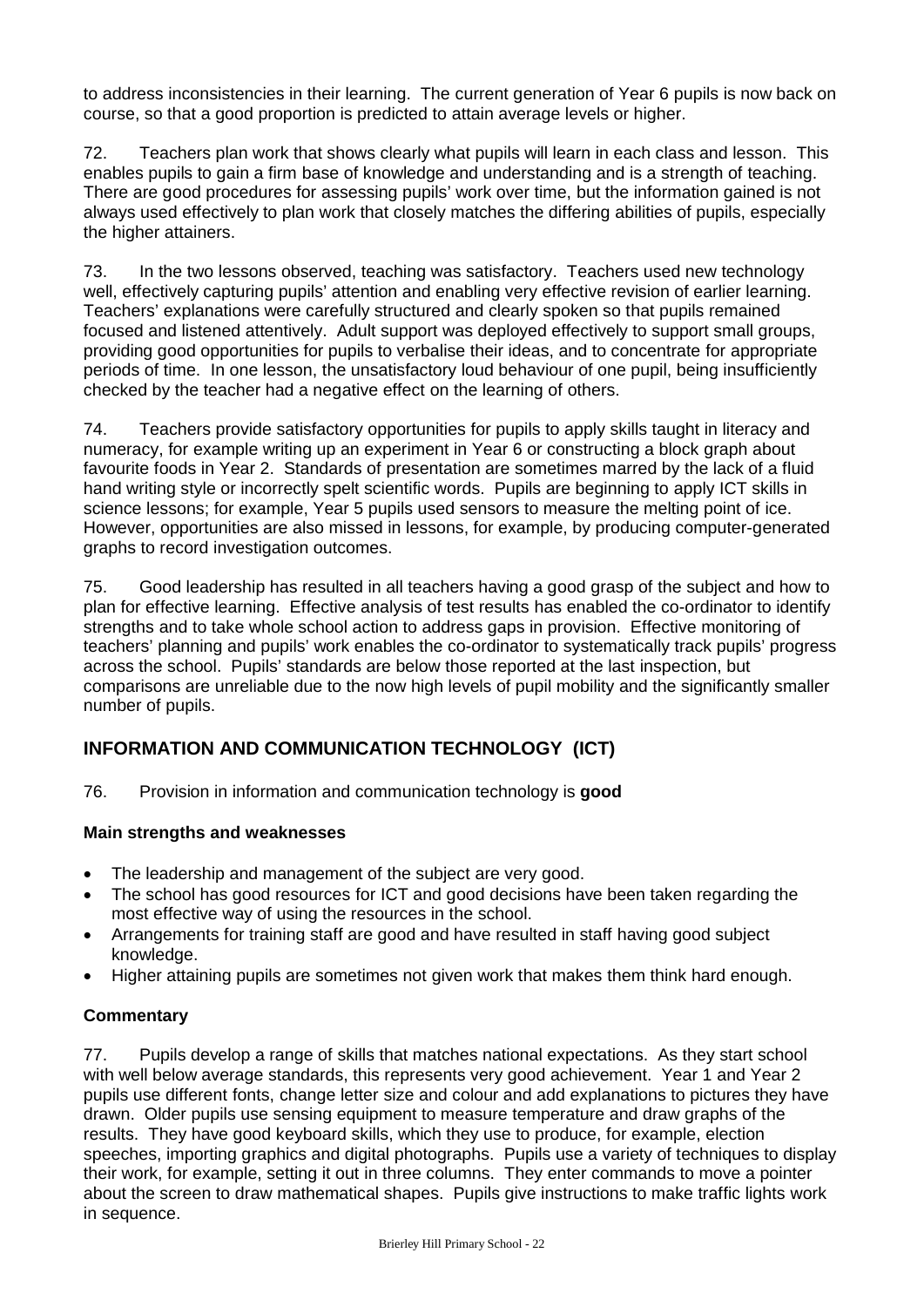78. In the one lesson seen in Year 2, the teacher's good knowledge of the subject enabled her to explain the task clearly and simply so that pupils learnt how to use an index to find information about animals. The good teaching meant that pupils found the information they needed.

79. A notable feature of the use of ICT in the school is the way teachers use the technology as a teaching aid. Several classrooms are equipped with touch sensitive screens which teachers use to illustrate lessons. For example, in a Year 6 English lesson, the teacher displayed successive examples of writing of increasing complexity to show how writing could be developed. Pupils make good use of the digital camera to record events in school and on visits, and they incorporate the images in their work.

80. Leadership and management are very good. The co-ordinator is a skilled user of ICT and passes knowledge on to colleagues so that they are gaining confidence and skill in using ICT.

## **Information and communication technology across the curriculum**

81. Satisfactory use is made of ICT for supporting work in other subjects. All classes use word processing programs to copy up work in English. In science, pupils use sensing equipment to measure temperature. They compile lists of data, such as football results, in mathematics lessons and produce graphs to illustrate and interpret the data. In Year 6, pupils use a variety of media to present work on the Victorians

## **HUMANITIES**

82. Religious education, history and geography were timetabled during the inspection but only a little teaching was observed due to the competing demands of the inspection and the timing of lessons. However, teachers' planning and pupils' work were examined and discussions were held with pupils and staff about all three subjects. Thus judgements are made on some, but not all, aspects of provision.

## **RELIGIOUS EDUCATION**

83. Provision in religious education is **satisfactory.**

#### **Main strengths and weaknesses**

- The curriculum is enriched by a good range of visits and visiting experts.
- The time given religious education is too little for pupils to benefit fully.

#### **Commentary**

84. Religious education is seen by the school as having a strong place in school life. This is very true of the morning acts of worship which play a powerful part in starting the day on a warm and positive note – sometimes even an inspirational one. It is also true of the contributions made by visitors who come to talk about their beliefs and of visits to study a number of faiths - for example the Year 5 visit to 'Faith City'. It is less true of normal religious education lessons. Many of these are slotted into the last 30 minutes of the morning and, in practice last much less than that. Thus teaching is rushed and pupils' work lacks depth. There are effective touches such as when pupils from different backgrounds explain their beliefs and religious practices but overall the result is that standards are well below the expectations of the locally agreed syllabus.

## **Geography and history**

85. Provision in geography and history is **satisfactory.**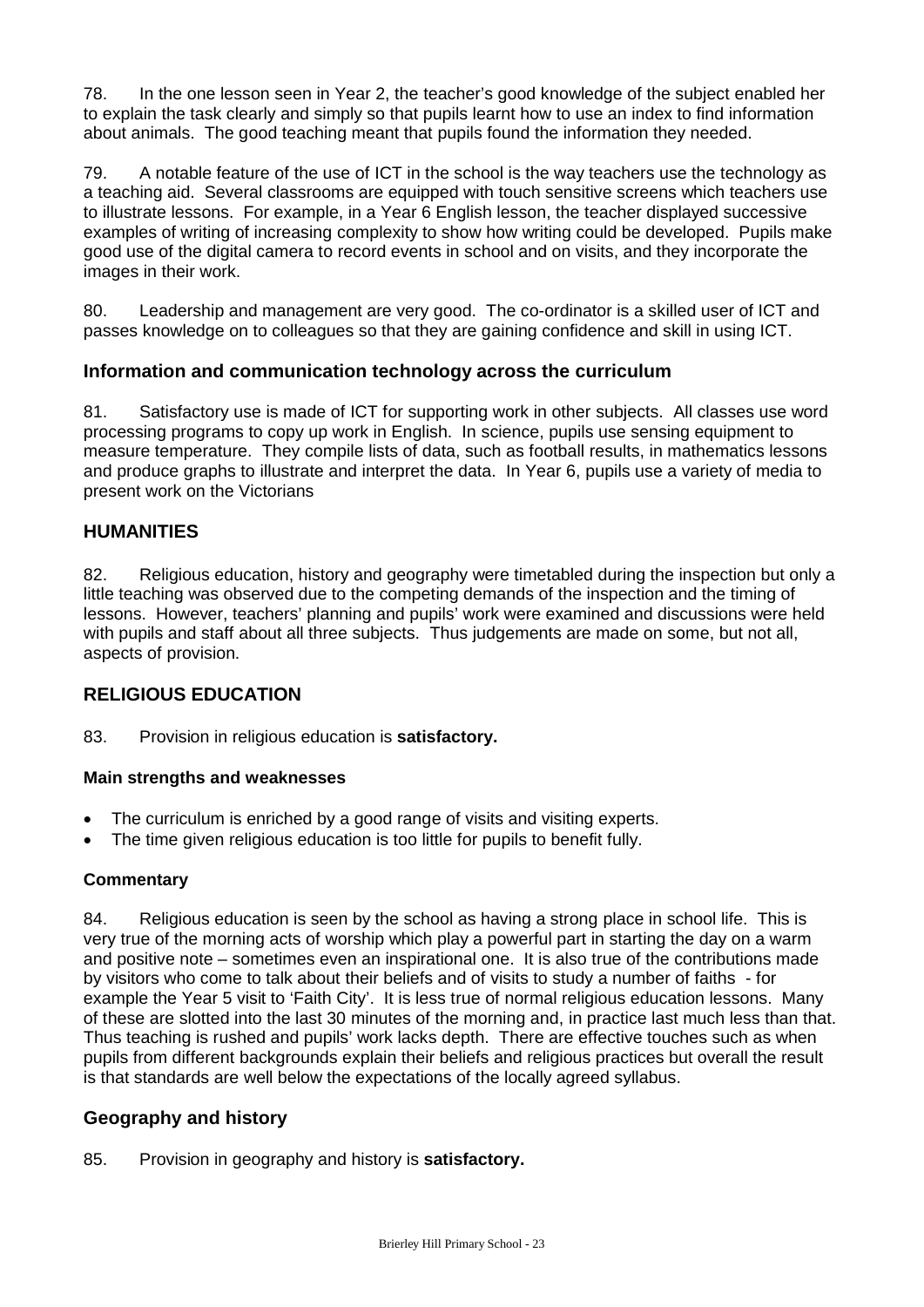#### **Main strengths and weaknesses**

- Pupils develop a real interest in the subjects.
- Learning is enriched by well-chosen educational visits and visitors.

#### **Commentary**

86. Pupils' enthusiasm for both subjects stems largely from the often exciting ways in which they are presented. Each class makes at least one well-planned visit to a place that stimulates interest and that gives food for thought and material for further study. The use of these visits also to support work in a number of subjects, including art, ICT and English, further enriches learning in each of them. Not all learning is supported by visits but nonetheless is made relevant – for example when older pupils complete sustained studies about the Indian sub-continent, during which they draw on the expertise and knowledge of pupils' family backgrounds. A lesson observed in history illustrates well the school's approach. The teacher introduced a 'real-life' servant girl fleeing from Elizabeth 1. Pupils put to her questions about her life and work and made good progress in their understanding about the similarities to and differences between life then and now. Some of the work done by Year 6 pupils is not sufficiently demanding and higher attainers could do better.

## **CREATIVE, AESTHETIC, PRACTICAL AND PHYSICAL SUBJECTS**

87. It was not possible to observe enough lessons to make judgements about the qualities of teaching and learning in art and design, design and technology and physical education. Analyses of pupils' work allow judgements to be made on standards in art and design and music.

## **ART AND DESIGN**

88. Provision in art and design is **satisfactory**

#### **Main strengths and weaknesses**

- The systematic, though occasional, use of visiting artists brings excitement to learning and stimulates a good standard of pupils' work.
- Normal provision is limited in its scope.

#### **Commentary**

89. There are considerable differences in the quality of pupils' work, and standards range from well below average to good. At the end of both Year 2 and Year 6, overall standards are well below average. Work that is undertaken as a result of using visiting artists is powerful. Large murals, in a variety of media including paint and mosaic, are broad in their scope and imaginative and skilful in their execution. They have clearly been carefully planned and their quality is underpinned by a recognition of the effects of colour, texture and form. Whilst adults have had inputs, it is pupils' work that has the impact. These projects do not take place often enough to have a major impact on standards in art – although they make a lasting contribution to pupils' appreciation of art, as they are permanent features, large, colourful and strategically placed.

90. The work that is done in more normal art lessons varies. There is a good deal of sketching in other subjects but little emphasis is placed on this work as a means of acquiring skills or aiming for artistic effect – rather it is a simple method of recording what has been learned in, for example, religious education and history. Other work, undertaken in art lessons, is overall at a well below average standard. However, there are pockets of real quality that could be built on: a Year 2 pupil's drawing of a big cat, illustrating the story of 'Mog', has immense charm and captures the character well; some of the observational drawings in Year 5 show an improving use of shading and texture and in parts they were well observed and executed.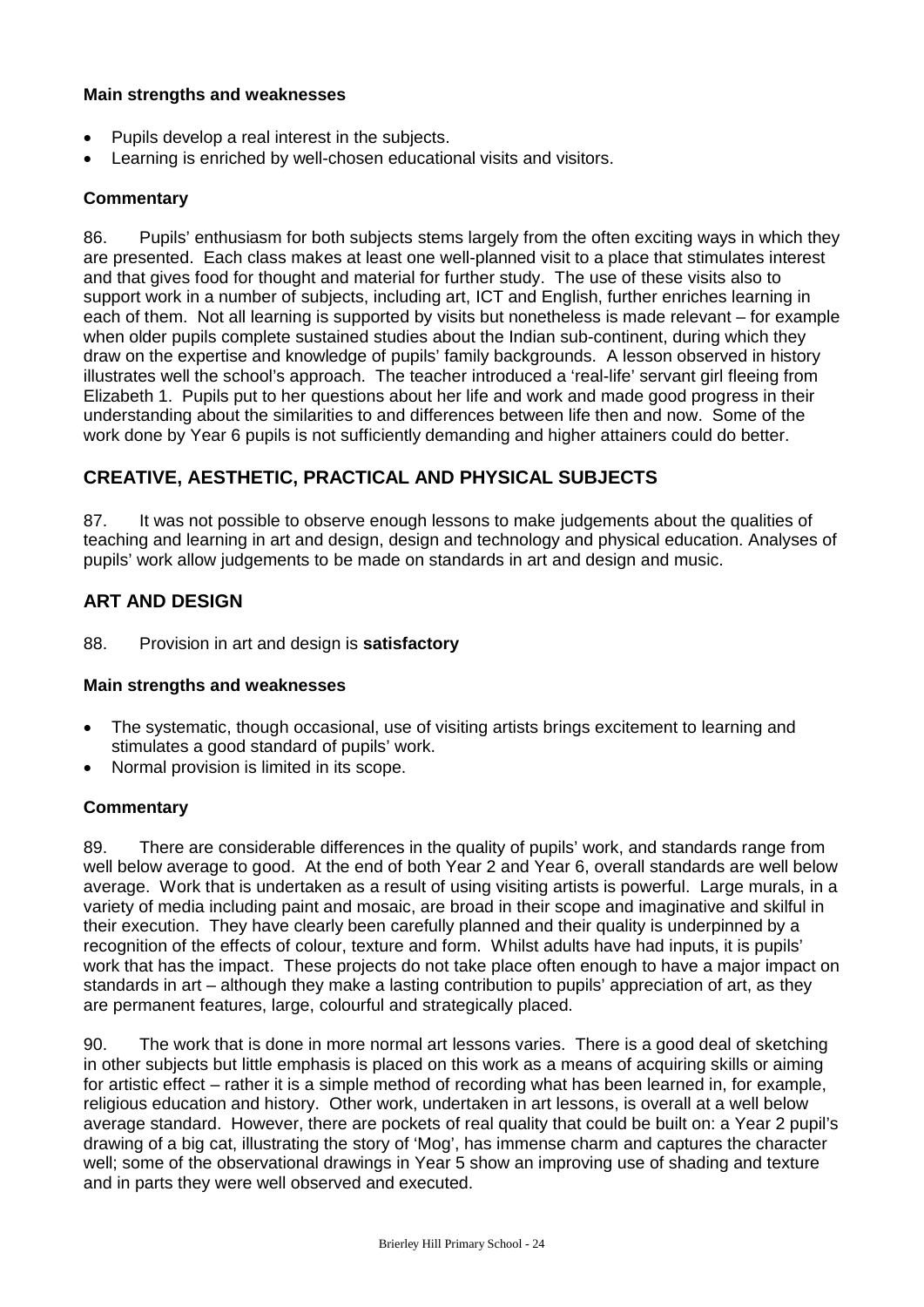91. In the timetable, art is bracketed with design and technology. Teachers' plans and the samples of pupils' work seen in both subjects, suggest that this works at least satisfactorily for design and technology, which gets the greater proportion of the time, but not so for art.

## **DESIGN AND TECHNOLOGY**

92. No lessons were observed and only a small amount of pupils' work was seen. However, the curriculum has some good features to which pupils' respond well – largely because of its practical nature. For example, Year 6 pupils draw well on existing skills when their work is linked with a local manufacturer of the school's sweatshirts: they visit the factory and see how they are made; the cost of manufacturing is worked out, with a number of variables such as quantities and sizes considered. Back at school, they use templates provided by the manufacturer to make sweatshirts for teddy bears; they decorate them with appliqué patterns and learn how to use sewing machines and hand stitching where they are appropriate. School documentation makes it clear that the subject is fully covered and resources are adequate.

## **PHYSICAL EDUCATION**

93. The school works hard to overcome the limitations of its site – in particular the lack of a grassed area. A local sports stadium is hired for aspects of physical education and games. After school netball and football clubs take place, the latter with contributions from Birmingham City Football Club. Good use is made of the hall for physical education lessons and the outside play areas are being developed by, for example, basketball posts provided by a local business. Swimming is taught and a gala entered. Dance is encouraged, particularly through work with a local performing arts group.

## **MUSIC**

94. Only one lesson was observed, although the whole school was heard singing in two assemblies. Learning is extended by visiting teachers of woodwind and keyboard instruments; there are well-attended clubs for instrumental teaching such as ocarina playing and there is a singing club; the local high school provides recorder tuition. Singing is immensely enthusiastic and usually tuneful. The one lesson observed was short, as it took place in the last half-hour of the morning, immediately after a numeracy session. However, the teacher's careful preparation and drive ensured that maximum value was gained. Pupils were interested and enthusiastic. Some pupils found it hard to contain their enthusiasm and lacked patience, but the teacher handled them skilfully and behaviour and relationships remained good. Almost all pupils mastered relatively complex new rhythms in order to sing well a song from 'Bugsy Malone'. On other occasions it is reported that the lessons at this point in the timetable feel rushed.

## **PERSONAL, SOCIAL AND HEALTH EDUCATION AND CITIZENSHIP**

## **Personal, social and health education**

95. Provision in personal, social and health education is **good**

## **Main strengths and weaknesses**

- Skills and knowledge taught in discrete lessons are systematically and effectively referred to and built upon on many occasions.
- Older pupils are ready for a more imaginative approach to a wider range of issues.

## **Commentary**

96. When pupils start at this school, many have limited personal and social skills; sometimes they have experienced, and have to come to terms with, very difficult personal circumstances.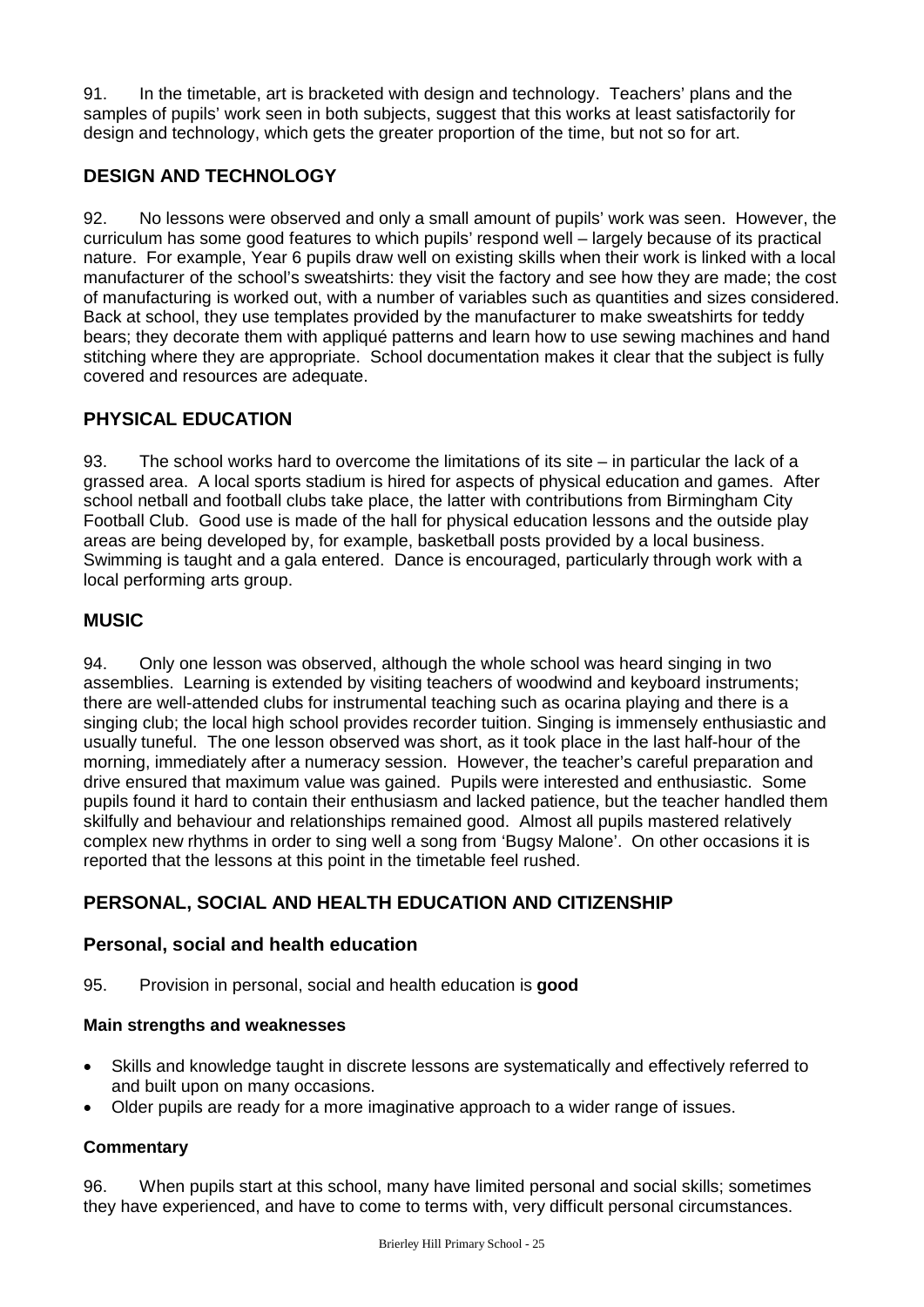Throughout the school this can show itself in low self-esteem, slow rates of learning and challenging behaviour. The school's programme of personal, social and health education draws heavily and successfully on the *You can do it* approach; this helps the great majority of pupils to succeed both socially and emotionally and also helps them to progress academically. Pupils are helped to acquire an understanding that they are of worth, and that they can rise to challenges of all kinds. The school's approach in this area underpins all of its work and ensures that a significant number of children experience success in spite of the difficulties they have gone through. In order to cope, let alone succeed, a significant minority needs the all-pervading influence of *You can do it,*  with its posters, notices and verbal reminders from adults in order to persevere, and so make social, emotional and academic progress. Many pupils who behave poorly from time-to-time are able to discuss their motivations, and know what they have to do in order to improve. Having benefited from the approach, a number of older pupils express some boredom and report, 'We did that years ago and we know it now', and teachers' plans show that there is, for many pupils, an unnecessarily close focus on personal issues when their maturity would allow them to benefit more from considering increasingly sophisticated issues, more of which could be concerned with issues well beyond school and the here and now.

97. Pupils develop a good understanding of what constitutes a healthy life style and know the consequences of drug misuse. There is an effective programme of sex education. The school has won awards for its approach to healthy living and pupils can explain why school snacks are dominated by healthy foodstuffs rather than crisps and sweets.